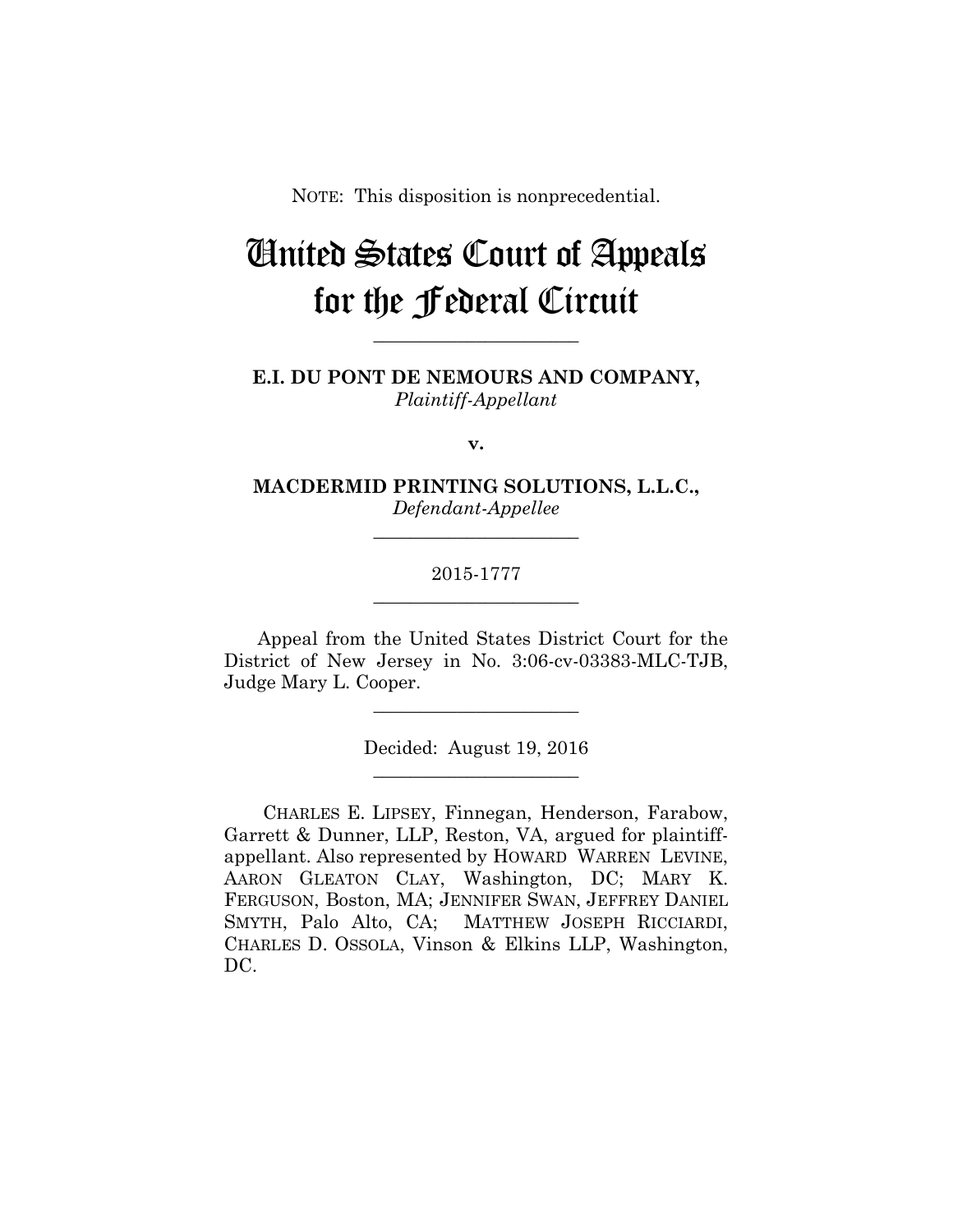JOHN RICHARD HORVACK, JR., Carmody Torrance Sandak & Hennessey LLP, New Haven, CT, argued for defendant-appellee. Also represented by FATIMA LAHNIN.

**\_\_\_\_\_\_\_\_\_\_\_\_\_\_\_\_\_\_\_\_\_\_** 

Before PROST, *Chief Judge*, PLAGER and LOURIE, *Circuit Judges*.

### LOURIE, *Circuit Judge*.

E.I. du Pont de Nemours & Co. ("DuPont") appeals from the decision of the United States District Court for the District of New Jersey granting summary judgment that claims 1, 6, 22, 30, 33, 36, 39–41, and 48 of U.S. Patent 6,773,859 ("the '859 patent") are invalid as obvious, and that claims 1, 3–4, and 7–8 of U.S. Patent 6,171,758 ("the '758 patent"), as construed by the district court, were not infringed by MacDermid Printing Solutions, L.L.C. ("MacDermid"). *See E.I. du Pont de Nemours & Co. v. MacDermid Printing Sols., L.L.C.*, No. 06-3383, 2014 WL 4657300 (D.N.J. Sept. 17, 2014) ("*Summary Judgment Order*"); *E.I. du Pont de Nemours & Co. v. MacDermid Printing Sols., L.L.C.*, No. 06-3383, 2010 WL 988549 (D.N.J. Mar. 15, 2010) ("*Claim Construction Order*"). Because the district court did not err in granting summary judgment of invalidity of the '859 patent or in granting summary judgment of noninfringement of the '758 patent, we *affirm*.

#### **BACKGROUND**

## A

DuPont owns the '859 patent, directed to a process of making a flexographic printing plate used to print images on flexible materials. The '859 patent claims priority from a provisional application filed on March 6, 2001, '859 patent, Certificate of Corr. dated July 26, 2005; *see also E.I. du Pont de Nemours & Co. v. MacDermid Printing Sols., L.L.C.*, 525 F.3d 1353, 1362–63 (Fed. Cir. 2008), and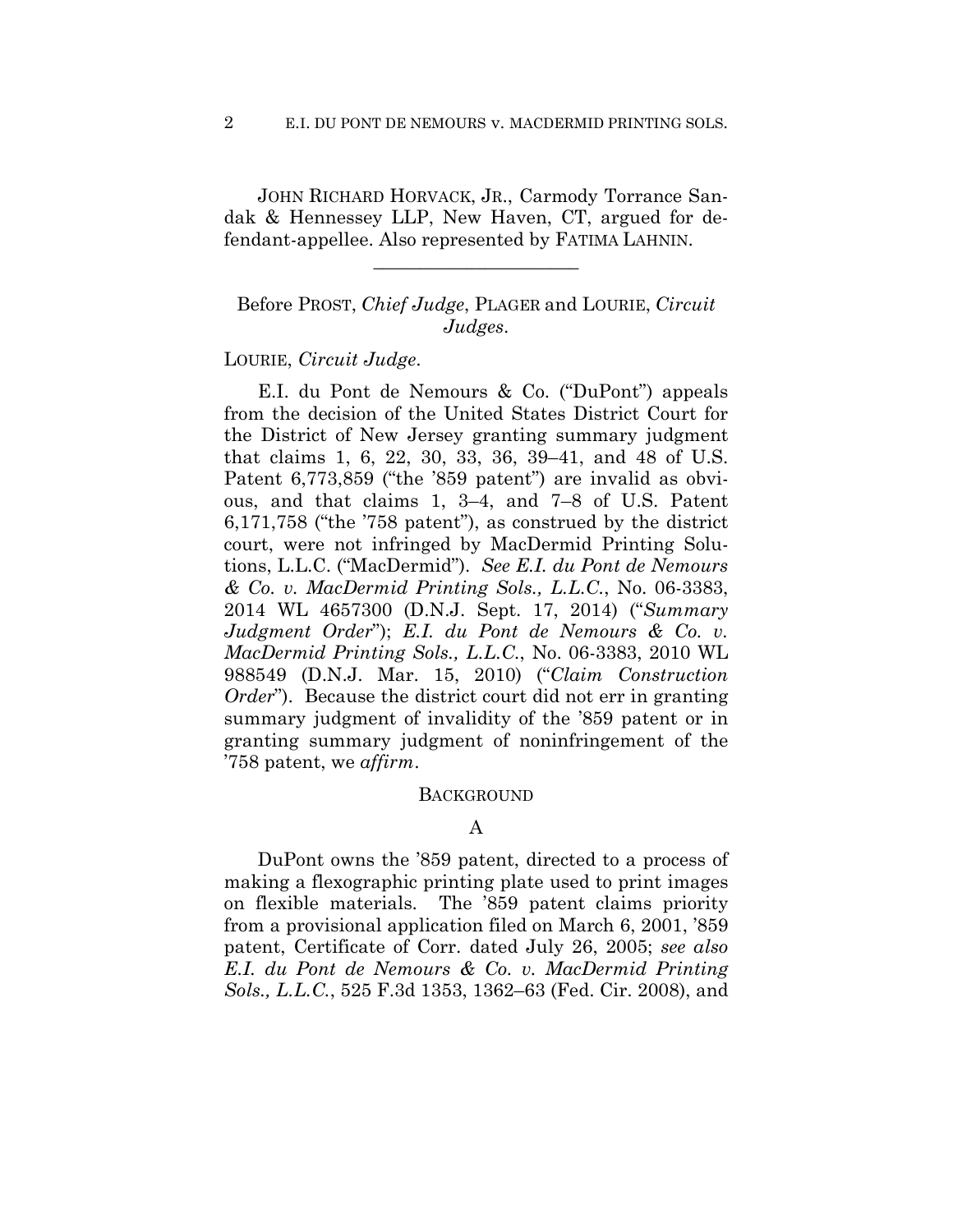was considered by the district court to have a date of invention on or before June 9, 1999, *Summary Judgment Order*, 2014 WL 4657300, at \*9.

A flexographic printing plate bearing the image to be printed is typically prepared from an "imaging" process and a "development" process. As shown below, a flexographic printing plate consists of multiple layers, including a base support layer and a photopolymerizable layer, which contains photoinitiators, monomers, and elastomeric binders. During the imaging process, selected areas of the photopolymerizable layer are exposed to ultraviolet ("UV") light, which causes the exposed areas to polymerize. The unpolymerized material is then removed in the development process, leaving the polymerized material on the plate, which forms the relief image to be printed.



Joint App. ("J.A.") 3692.

As of June 1999, there existed two methods for imaging: analog and digital. *Summary Judgment Order*, 2014 WL 4657300, at \*16. Analog imaging was first developed in the 1950s. In analog imaging, a sheet bearing a negative of the image to be printed is placed on top of the photopolymerizable layer. A transparent coversheet is then placed over the negative. The plate is then exposed to UV light, which passes through the transparent areas of the negative and causes the exposed portions of the photopolymerizable layer to polymerize. The opaque areas of the negative block the UV light and thus prevent the photopolymerizable layer underneath those areas from polymerizing. After the removal of the coversheet and negative, the unpolymerized portions of the photopolymerizable layer are removed in the development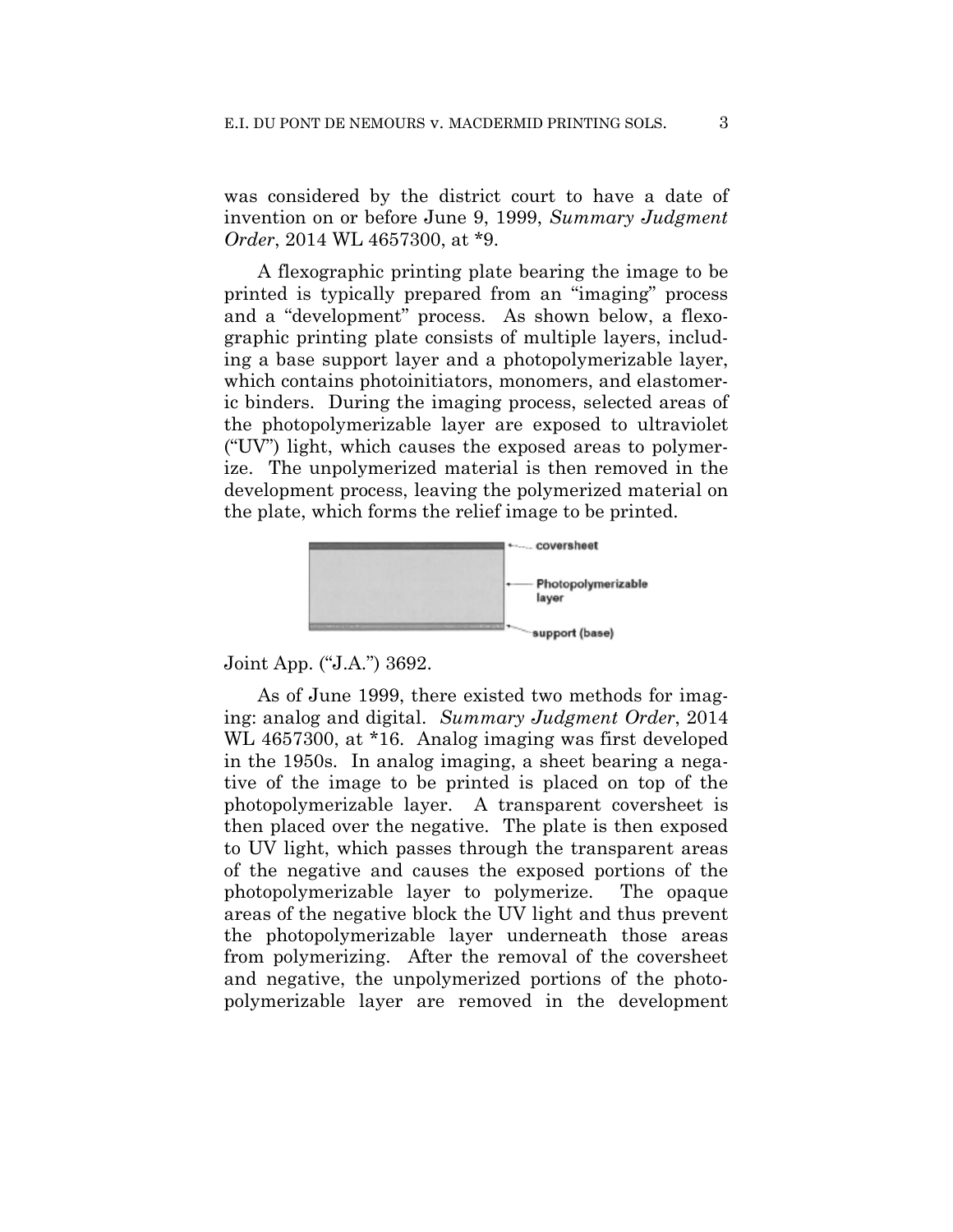process, leaving only the relief image. The analog imaging process is illustrated below.

|                                                           | Vacuum                                                                                                         |
|-----------------------------------------------------------|----------------------------------------------------------------------------------------------------------------|
|                                                           | Coversheet                                                                                                     |
|                                                           | Negative                                                                                                       |
| UV (ultraviolet) light bank exposure<br>through phototool |                                                                                                                |
| <b><i>MAXIMANYINAINAIN</i></b>                            | vacuum coversheet                                                                                              |
|                                                           | Dark portions of negative<br>are opaque and block UV<br>light                                                  |
| <b>Polymerized Floor</b>                                  | Light portions of negative<br>phototool allow UV light to<br>pass through to reach<br>photopolymerizable layer |
|                                                           | vacuum coversheet                                                                                              |
|                                                           | Negative                                                                                                       |
|                                                           |                                                                                                                |
| <b>Polymerized Floor</b>                                  |                                                                                                                |

## J.A. 3692–93.

In 1992, DuPont developed the digital imaging technology, in which a thin, opaque infrared ablation layer is applied over the photopolymerizable layer. That ablation layer can block UV light, but can be removed by an infrared laser. Thus, one difference between a digital plate and an analog plate is that a digital plate has an ablation layer. In digital imaging, the image to be printed is digitized and stored in a computer. The computer then guides an infrared laser to imagewise remove, or ablate,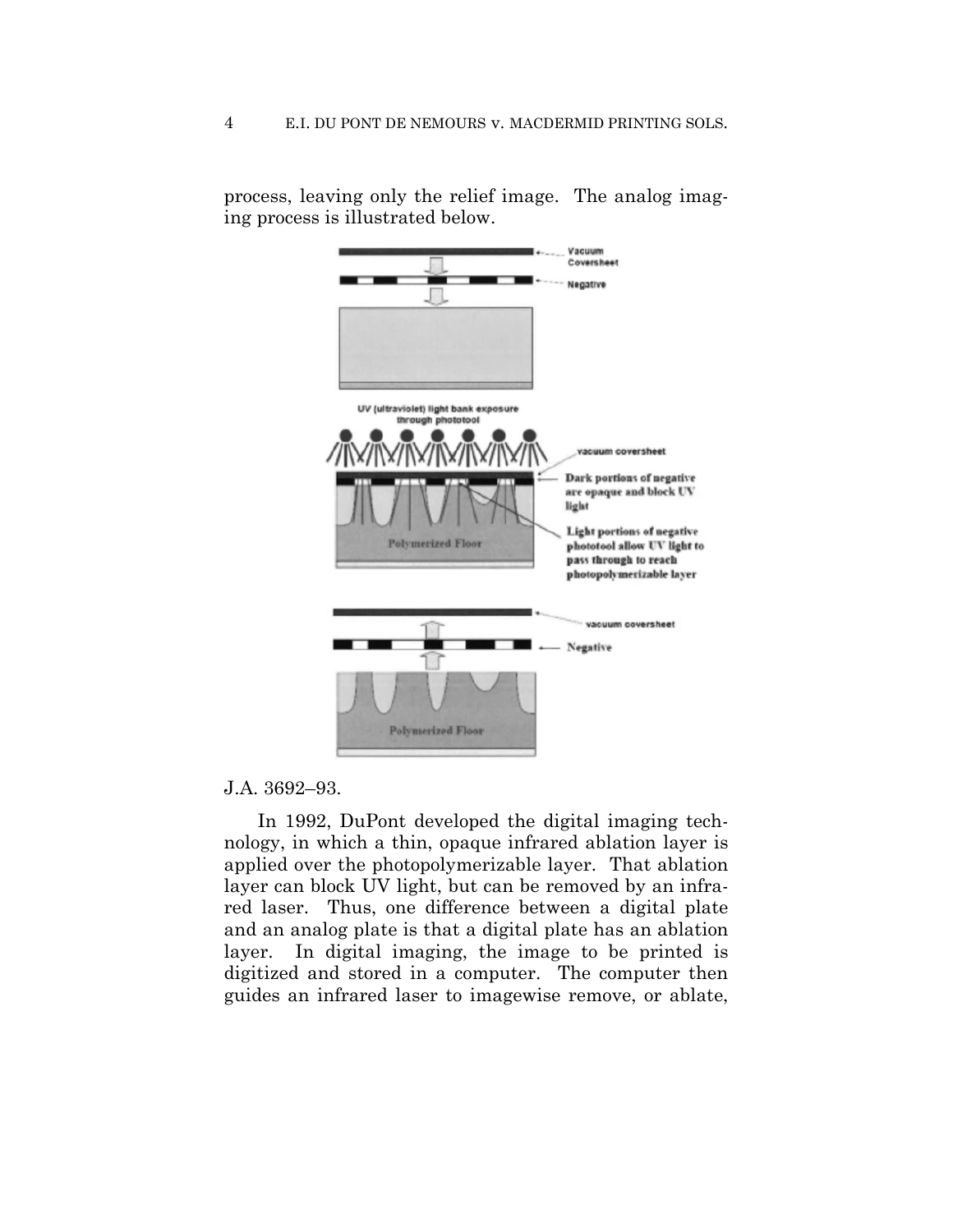select portions of the ablation layer. That process creates an in-situ mask directly on top of the photopolymerizable layer. The plate is then exposed to UV light, and the openings in the in-situ mask allow the UV light to pass through, such that the exposed portions of the photopolymerizable layer undergo polymerization. The unpolymerized material, together with the ablation layer above it, is then removed in the development process. The digital imaging process is illustrated below.



## J.A. 3697–99.

The "development" process follows the "imaging" process. As of June 1999, there existed the following development techniques: solvent, water, air knife, and thermal.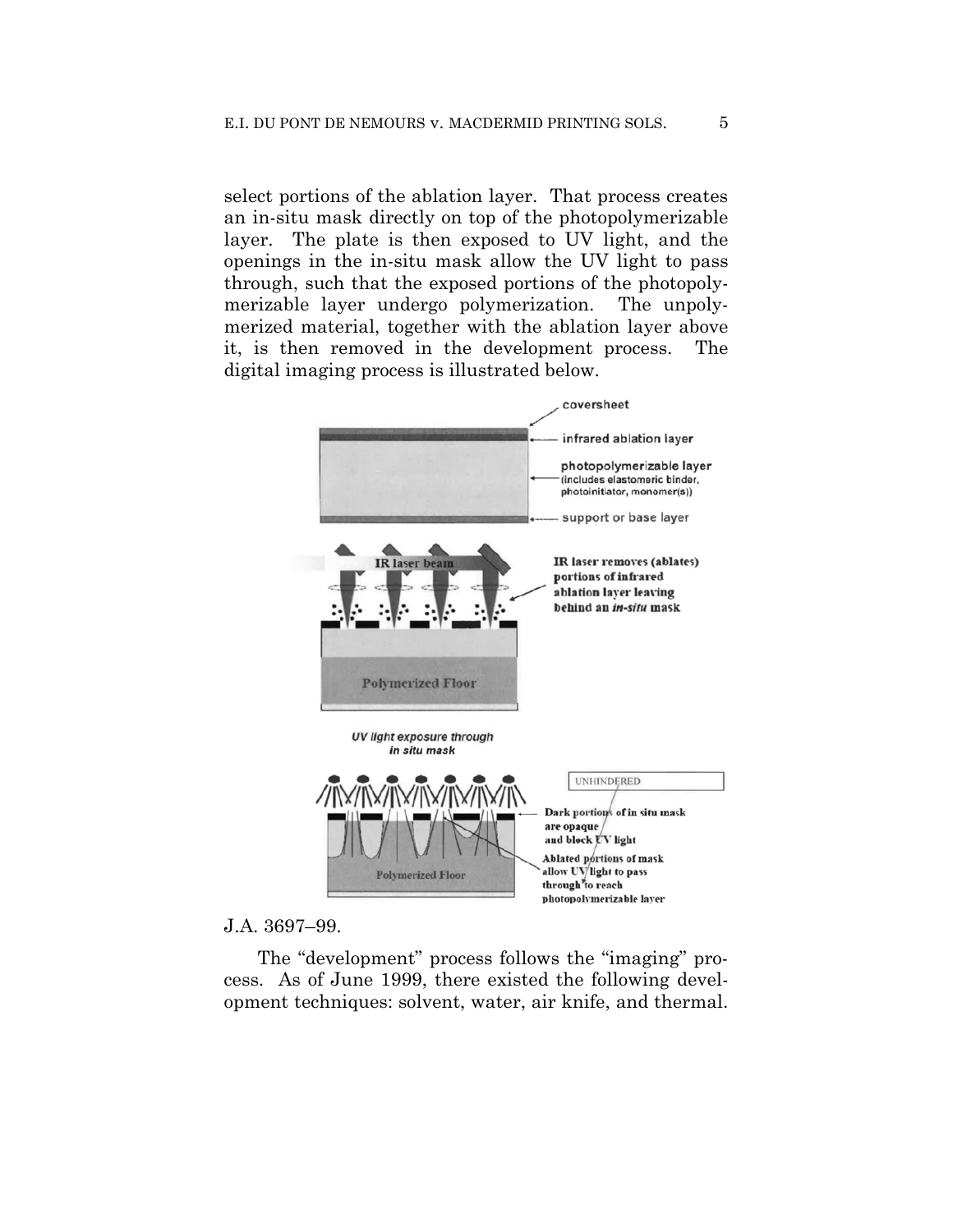*Summary Judgment Order*, 2014 WL 4657300, at \*16. According to DuPont, solvent and thermal development methods have been known since at least the 1960s. Appellant's Br. 2. The solvent development method uses chemical solvents to wash and remove the unpolymerized portions of the photopolymerizable layer. According to DuPont, although solvent development requires the use of chemical solvents, which posed certain environmental risks, the combination of analog imaging and solvent development has been widely used for decades. *Id.* at 11– 12. When DuPont developed digital imaging in the 1990s, it initially used the solvent method to develop the digitally imaged plates. That combination of digital imaging and solvent development is described in DuPont's U.S. Patent 5,262,275 ("Fan"), J.A. 2421–29, which is prior art to the '859 patent.

In contrast, the thermal development method uses heat to soften or liquefy the unpolymerized portions of the photopolymerizable layer, and then uses absorbent material, such as paper or felt, to blot away the unpolymerized material. The prior art, including U.S. Patent 5,175,072 ("Martens"), J.A. 2182–99, describes the combination of analog imaging and thermal development.

DuPont's '859 patent claims a process for making a flexographic printing plate that combines digital imaging and thermal development techniques. Claim 30 is illustrative of the '859 patent claims at issue in this appeal. Reproduced in independent form, claim 30 reads:

- 30. A process for making a flexographic printing plate comprising:
	- 1) providing a photosensitive element comprising: at least one photopolymerizable layer on a support comprising an elastomeric binder, at least one monomer, and a photoinitiator, and at least *one thermally removable layer disposed above the photo-*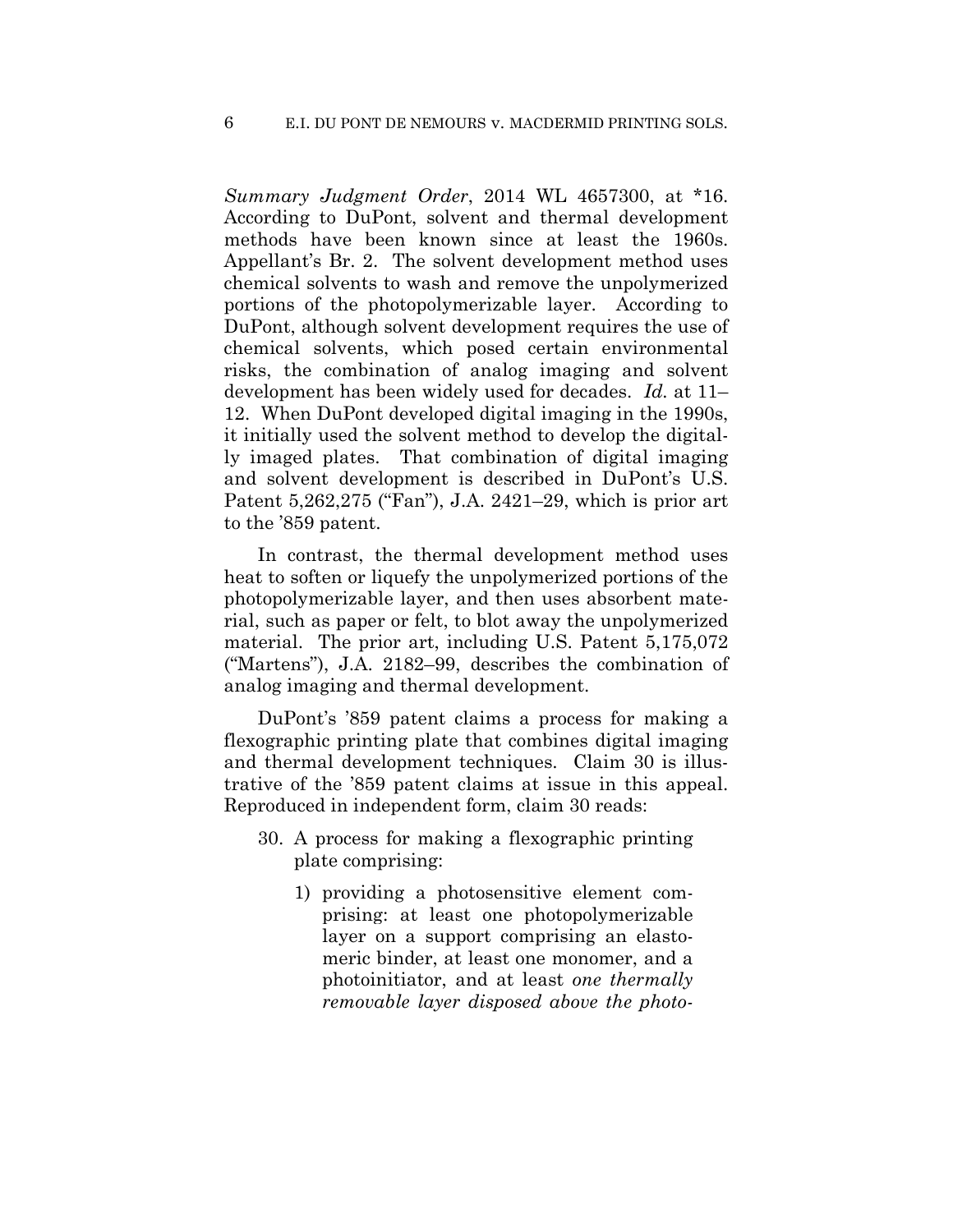*polymerizable layer*, wherein the thermally removable layer is

- (a) an actinic radiation opaque layer comprising (i) at least one infrared absorbing material, (ii) a radiation opaque material, wherein (i) and (ii) can be the same or different, and at least one binder having a softening or melting temperature less than 190º C;
- 2) imagewise exposing the photopolymerizable layer to actinic radiation forming polymerized portions and unpolymerized portions; and
- 3) *thermally treating* the element of step 2) by heating to a temperature sufficient *to remove the thermally removable layer* and to remove the unpolymerized portions of the photopolymerizable layer and form a relief.

'859 patent col. 43 ll. 14–40, col. 46 ll. 26–27 (emphases added). Thus, step 1(a) of the claimed method requires a digital plate with an ablation layer that is *thermally removable.* Step 2 refers to the digital imaging process, and step 3 refers to the thermal development process, in which *both* the unpolymerized photopolymerizable material and the ablation layer above it are *thermally* removed. According to DuPont, it commercialized its digital thermal technology as Digital Cyrel® FAST in 2001. Appellant's Br. 21.

## B

DuPont also owns the '758 patent, directed to a flexographic printing plate having a very low degree of distortion during thermal development, the plate comprising a "dimensionally stable" polymeric substrate. '758 patent, at [57] (abstract); *id.* col. 1 ll. 51–60. The '758 patent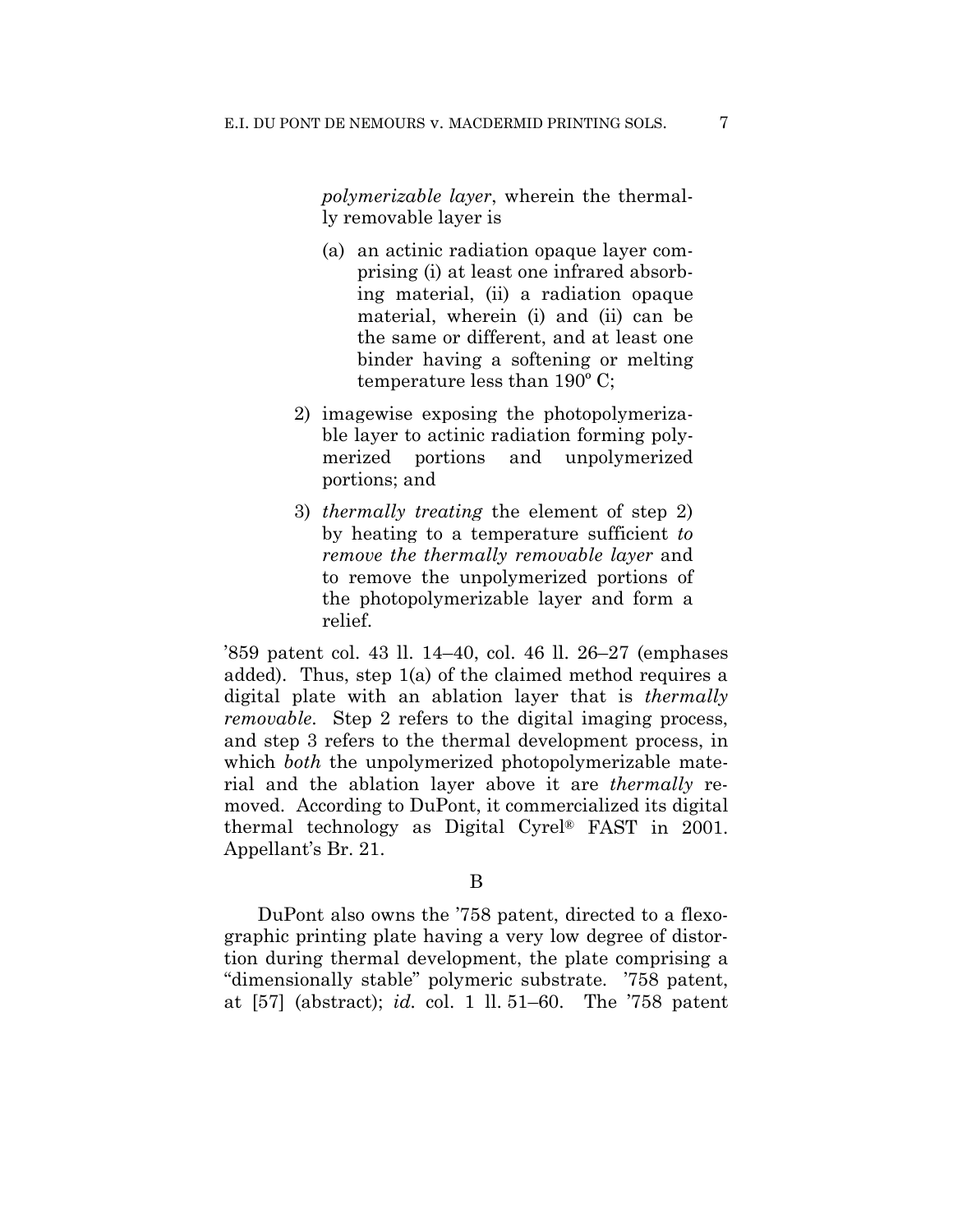issued in January 2001 from an application filed in 1994. Claim 1 reads as follows:

1. A photosensitive plate suitable for use as a flexographic printing plate comprising a *dimensionally stable*, flexible, *polymeric substrate* and a photosensitive elastomer layer, wherein the plate has a thermal distortion in both the machine and the transverse directions which is less than 0.03% when the plate is exposed to actinic radiation and, after exposure, is developed at temperatures between 100 and 180º C.

*Id.* col. 8 ll. 18–25 (emphases added). Claims 3–4 and 7–8 all depend, directly or indirectly, from claim 1.

The specification of the '758 patent teaches that the dimensional stability of the polymeric substrate "may be controlled through a *special annealing process*," *id.* col. 2 ll. 56–59 (emphasis added), and then describes the annealing process in detail, *id.* col. 2 l. 59–col. 3 l. 40. The specification also describes four examples, in which all of the annealed plates showed less thermal distortion than the unannealed control plates. *Id.* col. 5 l. 26–col. 7 l. 67. Moreover, the specification teaches that the substrate "*optionally* may be surface treated for better adhesion" and cites two prior art patents as disclosing such an optional adhesive bonding process. *Id.* col. 3 l. 66–col. 4 l. 5 (emphasis added). During prosecution, the patentee relied on the special annealing process, and characterized it as "critical" and "important" in order to overcome inherent anticipation and obviousness rejections. *E.g.*, J.A. 2303–04, 2346–47, 2348, 2365, 2367.

 $\overline{C}$ 

In April 2006, DuPont sued MacDermid in the United States District Court for the District of Colorado, alleging that MacDermid infringed the '859 and '758 patents.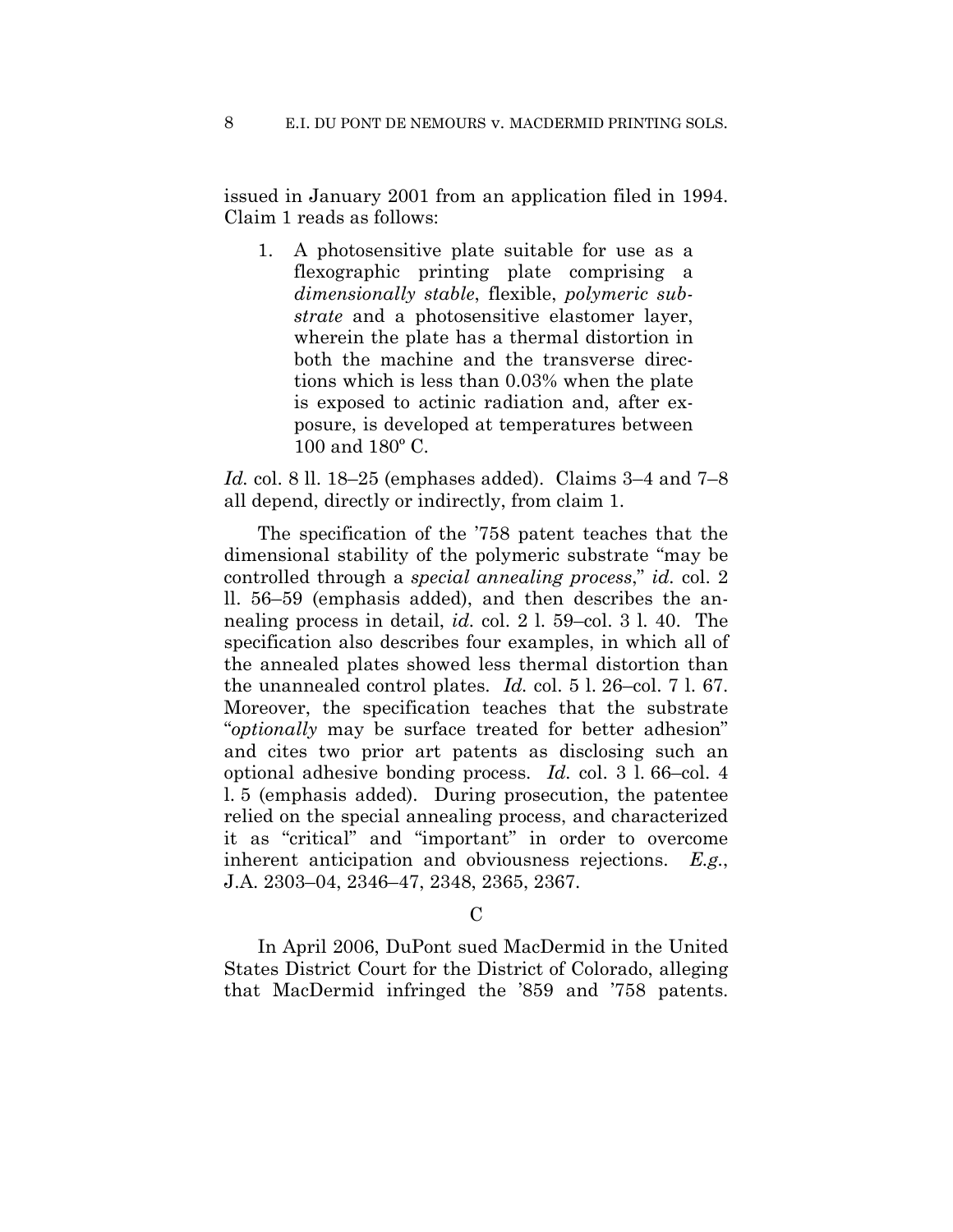*DuPont*, 525 F.3d at 1355; *Summary Judgment Order*, 2014 WL 4657300, at \*1. In July 2006, the case was transferred from the District of Colorado to the District of New Jersey. *DuPont*, 525 F.3d at 1355.

The district court construed the "dimensionally stable" limitation in claim 1 of the '758 patent. *Claim Construction Order*, 2010 WL 988549, at \*5–9. The parties disputed whether "dimensionally stable" should be construed as requiring the "special annealing process" described in the '758 patent, and the court agreed with MacDermid that "dimensionally stable" is so limited. *Id.* at \*5, \*7. The court reasoned that the specification "repeatedly highlights the importance of annealing" in achieving the claimed dimensional stability, and that during prosecution, the applicants "repeatedly emphasized the whole notion of annealing" in order to overcome prior-art-based rejections. *Id.* at \*7. The court therefore adopted MacDermid's proposed construction of "dimensionally stable," which is:

A flexible polymeric substrate whose dimensional stability has been controlled through a special annealing process, namely an annealing process that: (1) is in addition and subsequent to the heat treating steps associated with manufacturing the polymeric film, (2) is not the process of bonding the photosensitive elastomer layer to the polymeric substrate, and (3) comprises: (i) heating the substrate to a temperature above its glass transition temperature but below its melting temperature and at or greater than the temperature to which the substrate is later subjected during thermal development, (ii) at tensions of less than 200 psi, and (iii) for a time greater than the time required to bring the film to the annealing temperature, such that a specially annealed substrate has less thermally induced distortion than a nonspecially annealed substrate.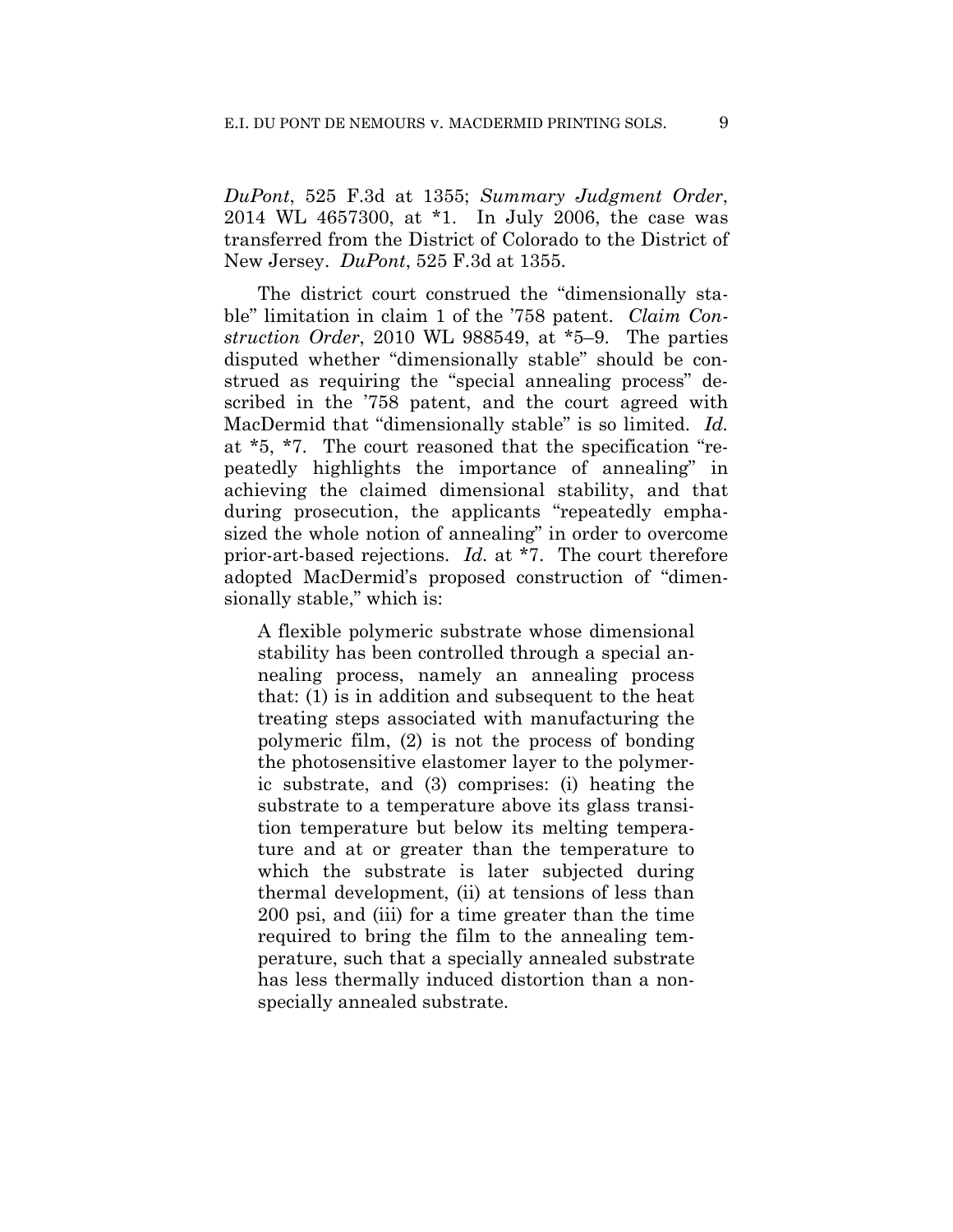#### *Id.* at \*5, \*9.

1

MacDermid then filed motions for summary judgment of, *inter alia*, invalidity of the '859 patent and noninfringement of the '758 patent. The district court granted summary judgment in favor of MacDermid on both issues. *Summary Judgment Order*, 2014 WL 4657300, at \*1.

The district court granted summary judgment that claims 1, 6, 22, 30, 33, 36, 39–41, and 48 of the '859 patent would have been obvious over the cited prior art, including Martens and Fan.1 *Id.* at \*9–20. The court found that Martens teaches a process for developing an analog plate using heat, *id.* at \*10, and that Fan "was the first digital imaging patent," which teaches developing a digital plate using solvents, *id.* at \*11. The court found that the process claimed in the '859 patent utilizes not only "the same technology and processes pertaining to digital imaging" as disclosed in Fan, but also "the same process of thermal development" as disclosed in Martens. *Id.* at \*13.

The district court then found that there were "several reasons that would have prompted a person of ordinary skill to combine digital imaging technology and thermal development technology in the same way as the '859 patent." *Id.* at \*16. In particular, the court found that:

<sup>&</sup>lt;sup>1</sup> In the district court, MacDermid also cited the following patent references to support its obviousness motion: (1) European Patent EP 0 741 330, U.S. Patent 5,888,697, and U.S. Patent 5,925,500, as purportedly teaching digital imaging; and (2) European Patent EP 0 665 471, International Patent Application Publication WO96/14603, U.S. Patent 3,264,103, U.S. Patent 5,279,697, U.S. Patent 5,322,761, and U.S. Patent 5,925,500, as purportedly teaching thermal development. J.A. 2937–38. But the district court primarily relied on Fan and Martens in its obviousness analysis.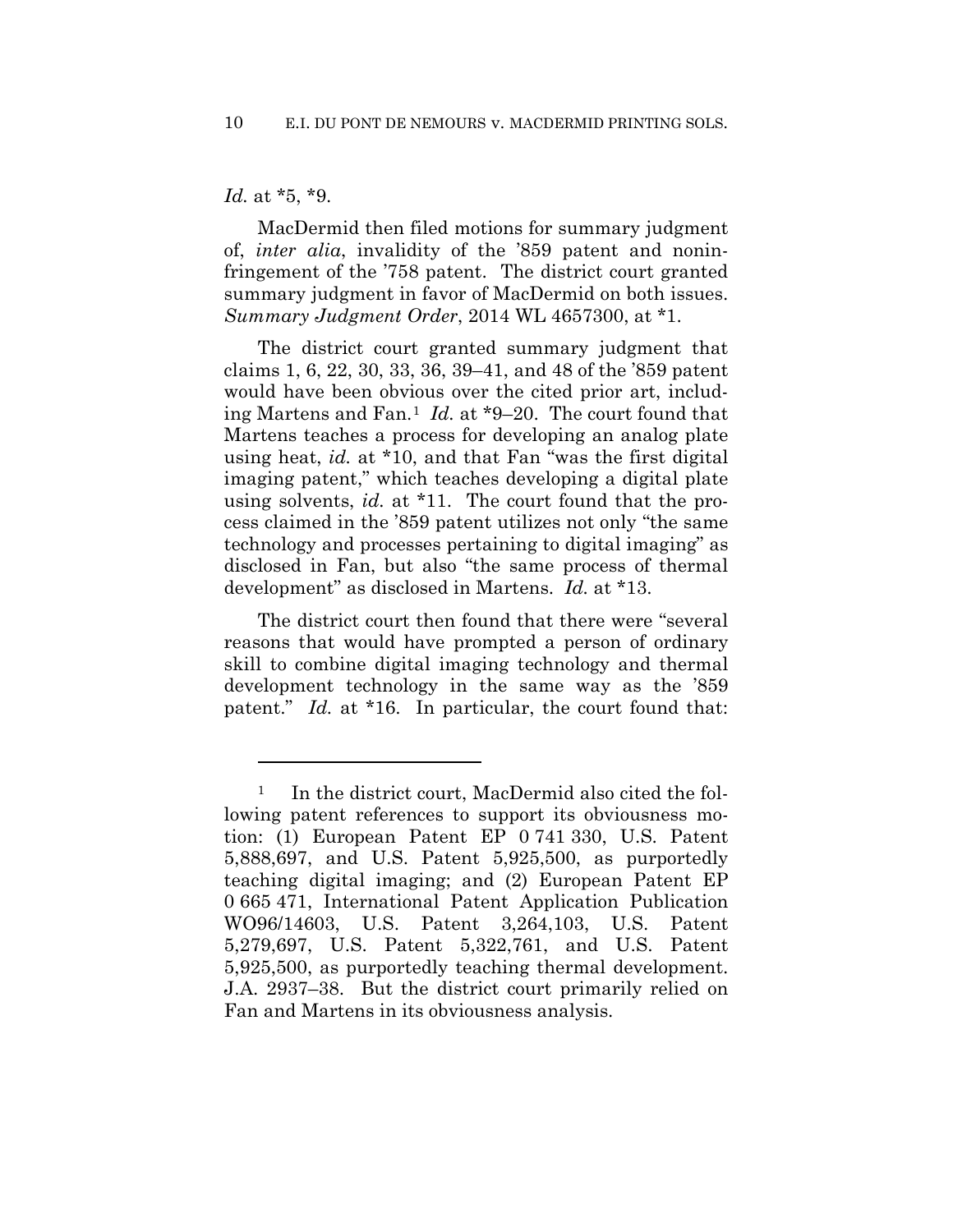(1) there existed only two imaging and four development techniques, *id.*; (2) the prior art taught that digital imaging has certain benefits over analog imaging, and that thermal development has certain advantages over solvent development, *id.*; (3) thus, a person of ordinary skill would have been motivated "to combine digital imaging and thermal development in one sequential process to gain the benefits of both," *id.*; (4) DuPont detailed the benefit of digital imaging in a 1997 article, describing digital plates as "truly superior," and also detailed the benefit of thermal development at an April 1999 tradeshow, touting thermal development as "revolutionary," *id.* at \*16–17 (internal quotation marks omitted); and (5) thus, market forces would have "created a strong incentive" for a person of ordinary skill to combine "the revolutionary thermal process . . . with the truly superior digital plates," and "one only needed to place a truly superior digital plate (after imagewise exposure) into a revolutionary thermal process," or alternatively, "to upgrade an analog-thermal plate in a known manner to . . . a digital-thermal plate," id. at \*17 (internal quotation marks omitted).

The district court considered objective evidence of nonobviousness in the record, but found such evidence insufficient to preclude summary judgment. *Id.* at \*18– 19. The court criticized DuPont for "sensationaliz[ing]" the commercial success of its digital thermal Cyrel product because its own expert stated in his declaration that "marketplace acceptance of Cyrel was not immediate," and that "only through working with initial customers . . . DuPont was able to develop a market for thermally developed plates over time." *Id.* at \*18 (internal quotation marks omitted). The court also criticized DuPont's commercial success evidence on the bases that (1) DuPont provided percentage growth of yearly sales, "but fail[ed] to put those figures into context"; (2) DuPont presented evidence that Cyrel generated over \$90 million in sales from 2001 to 2006, but failed to "document more revealing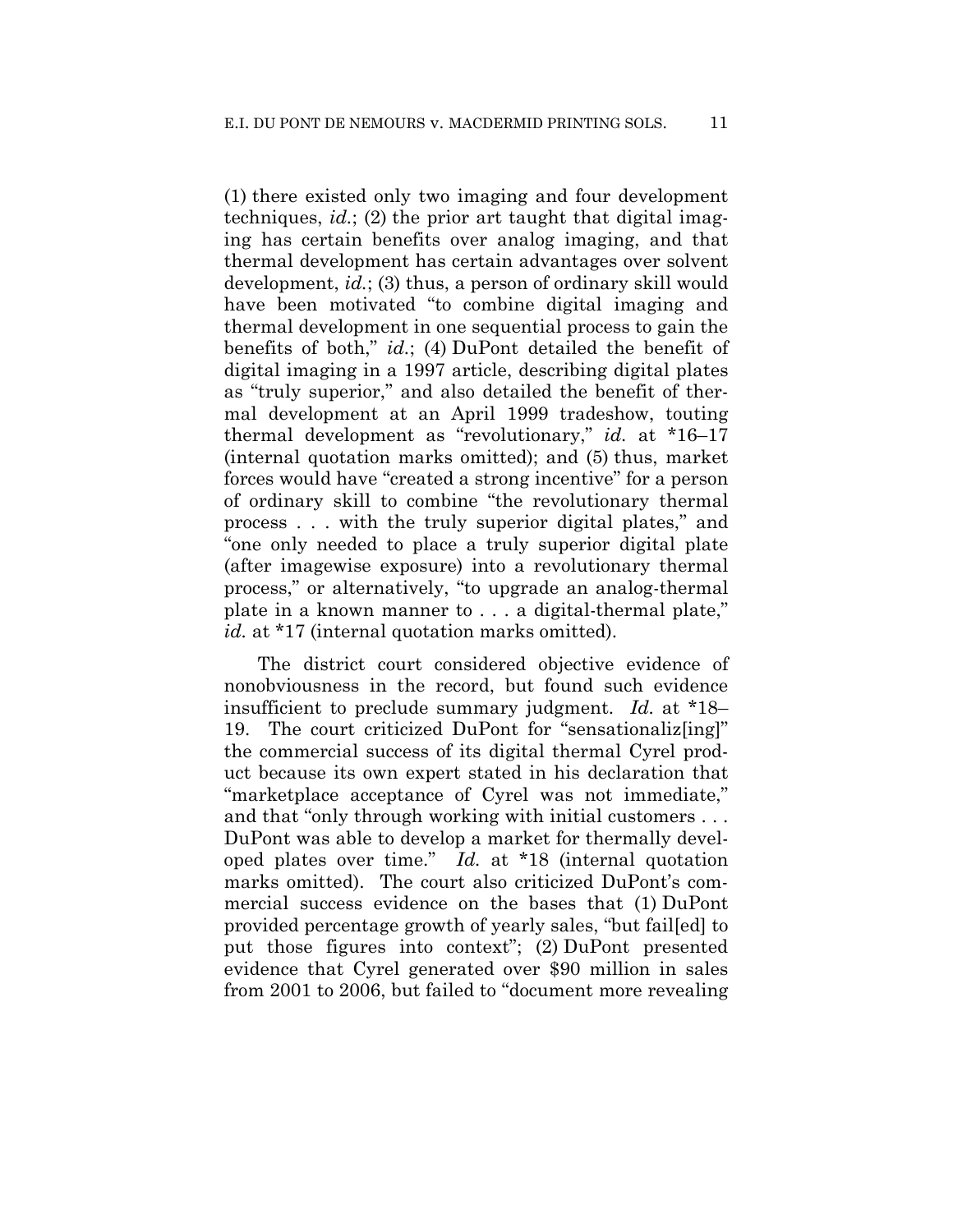statistics, such as its profits"; (3) DuPont failed to mention that all thermally developed plates, including those other than Cyrel, accounted for only 13% of the overall U.S. market for flexographic printing plates; and (4) DuPont's dominant position in the flexographic printing plate market "reduce[d] the impact" of its proffered evidence of commercial success. *Id.* at \*18–19. The court thus concluded that DuPont failed to adequately establish a nexus between the claimed invention and its purported commercial success. *Id.* at \*19.

The district court also rejected DuPont's argument of long-felt (seven years from 1992 to 1999) but unmet need because DuPont failed to establish a palpable need for digital thermal plates that existed for a long time. *Id.* Lastly, the court considered DuPont's evidence of industry praise, namely, the Flexographic Technical Association's Technical Innovation Award for DuPont's Cyrel product. The court acknowledged that the award "may be at least some evidence of industry praise," but nevertheless concluded that it was "vastly insufficient to overcome Mac-Dermid's strong showing of obviousness." *Id.* The court therefore concluded that the asserted claims of the '859 patent are invalid as obvious. *Id.* at \*20.

The district court next considered MacDermid's motion for summary judgment of noninfringement of the '758 patent. *Id.* at \*20–25. MacDermid argued that its accused Digital CST plate did not contain a "dimensionally stable" substrate because the manufacturing process of the accused plate did not involve the "special annealing process" required by the claims under the district court's construction. *Id.* at \*20. DuPont sought to rely on an adhesive drying process used by MacDermid's contractor, Kimoto, to establish that the "dimensionally stable" limitation was met, but MacDermid introduced evidence to show that the adhesive drying process was not a "specially annealing process" that "controls" the "dimensional stability" of the substrate. *Id.*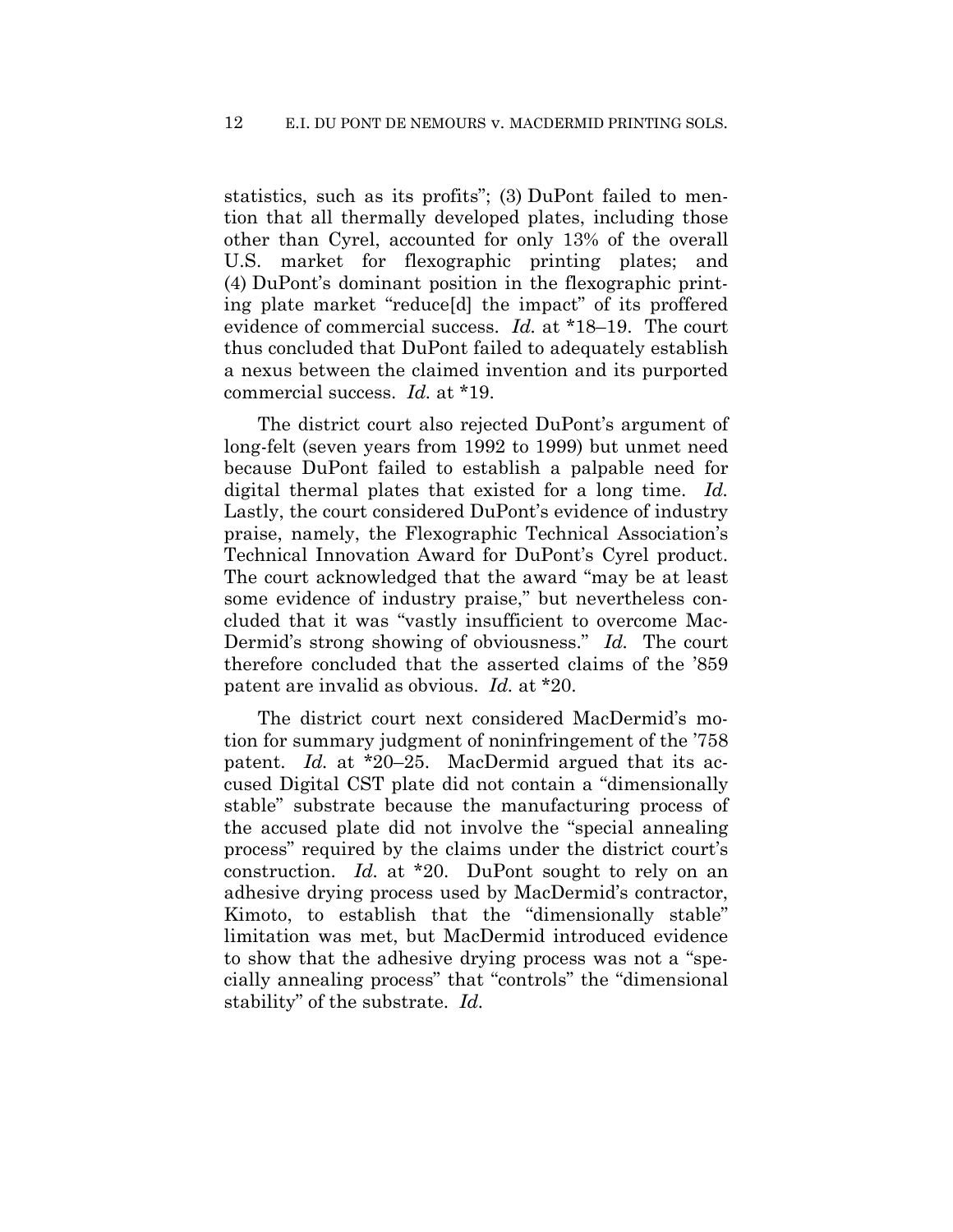The district court reasoned that under its construction of "dimensionally stable," the process of bonding the photosensitive layer to the polymeric substrate is not a "special annealing process." *Id.* at \*23. It then found that Kimoto's adhesive drying process is part of the bonding process, and thus not an annealing process. *Id.* The court therefore granted summary judgment of noninfringement of claims 1, 3–4, and 7–8 of the '758 patent. *Id.*

Following the district court's grant of summary judgment, DuPont moved for entry of final judgment under Federal Rule of Civil Procedure 54(b). The district court granted DuPont's motion and entered final judgment. DuPont timely appealed to this court. We have jurisdiction under 28 U.S.C. § 1295(a)(1).

#### **DISCUSSION**

When reviewing a district court's grant of summary judgment, we apply the law of the regional circuit in which the district court sits, here, the Third Circuit. *Teva Pharm. Indus. Ltd. v. AstraZeneca Pharm. LP*, 661 F.3d 1378, 1381 (Fed. Cir. 2011). The Third Circuit "review[s] an order granting summary judgment de novo, applying the same standard" used by the district court. *Azur v. Chase Bank, USA, Nat'l Ass'n*, 601 F.3d 212, 216 (3d Cir. 2010) (quotation omitted). Summary judgment is appropriate when, drawing all justifiable inferences in the nonmovant's favor, "there is no genuine dispute as to any material fact and the movant is entitled to judgment as a matter of law." Fed. R. Civ. P. 56(a); *Anderson v. Liberty Lobby, Inc.*, 477 U.S. 242, 247–48 (1986). DuPont challenges the district court's grants of summary judgment of invalidity of the '859 patent and of noninfringement of the '758 patent. We review each of those decisions in turn.

#### A

Obviousness is ultimately a question of law premised on underlying issues of fact, including: (1) the scope and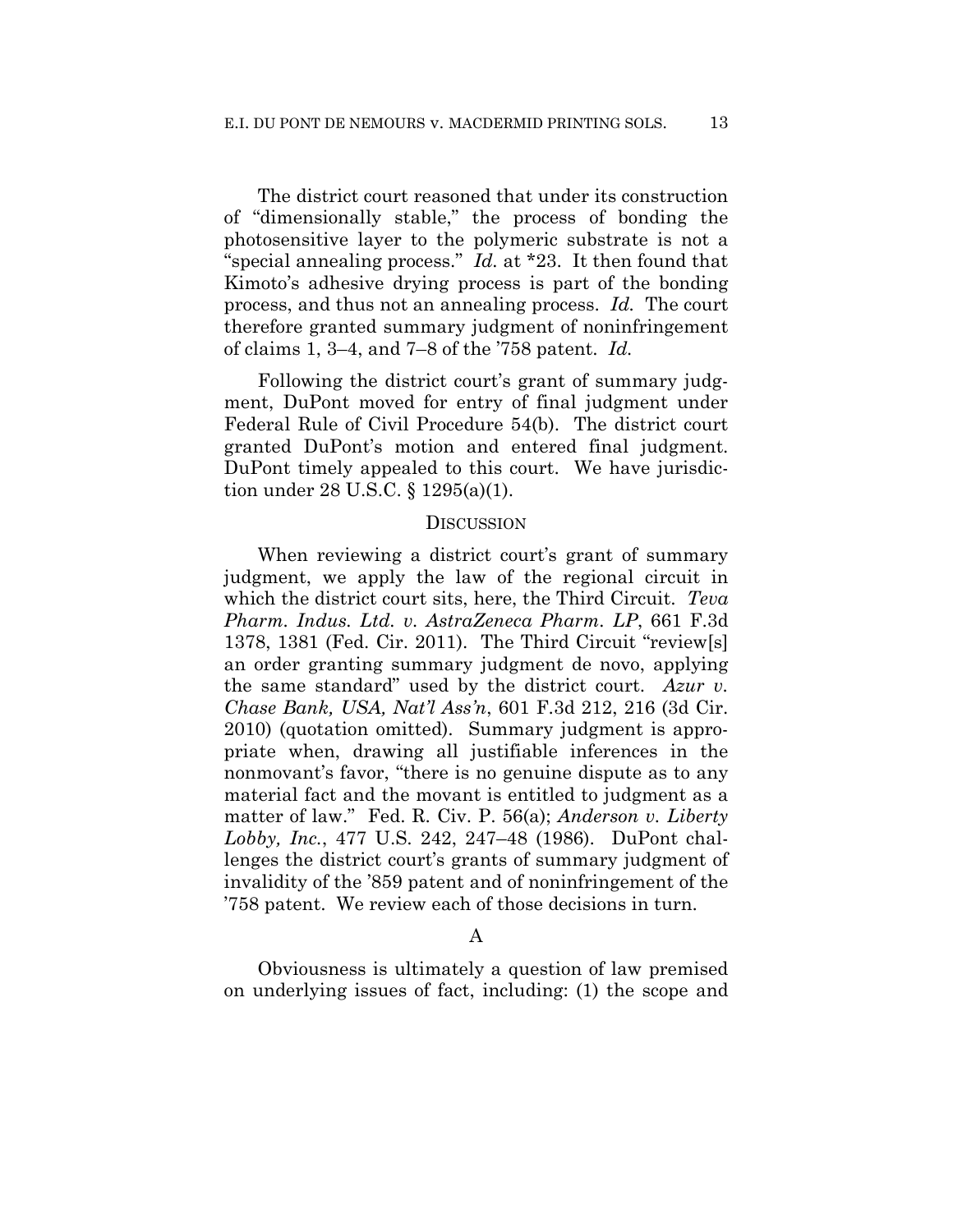content of the prior art; (2) the level of ordinary skill in the pertinent art; (3) the differences between the claimed invention and the prior art; and (4) objective evidence such as commercial success, long-felt need, and the failure of others. *KSR Int'l Co. v. Teleflex Inc.*, 550 U.S. 398, 427 (2007); *Graham v. John Deere Co.*, 383 U.S. 1, 17–18 (1966). A patent claim is invalid as obvious if an alleged infringer proves that the differences between the claimed subject matter and the prior art are such that the subject matter as a whole would have been obvious at the time of invention to a person having ordinary skill in the art. 35 U.S.C. § 103(a) (2006). Patents are presumed to be valid, and overcoming that presumption requires clear and convincing evidence. 35 U.S.C. § 282; *Microsoft Corp. v. i4i Ltd. P'ship*, 564 U.S. 91, 95 (2011).

DuPont argues that the district court failed to draw reasonable inferences in its favor. DuPont asserts that the district court improperly relied on "market forces" and hindsight in finding a reason to combine digital imaging and thermal development. DuPont contends that digital imaging generated high quality plates, but that prior art thermal processes yielded poor quality plates. DuPont notes that Fan, the first digital imaging patent, teaches only solvent development. Thus, DuPont continues, a skilled artisan would not have had a reason to use digital imaging to obtain a high quality image and then degrade that image with thermal development. DuPont also contends that Martens's thermal process is not the same as the claimed process because Martens does not describe a thermally removable ablation layer. DuPont argues that one would not have reasonably expected that the thermal process would successfully remove the ablation layer bound to the photopolymerizable layer necessary for digital imaging. DuPont additionally argues that the district court failed to properly consider the objective evidence, including unexpected results, copying by Mac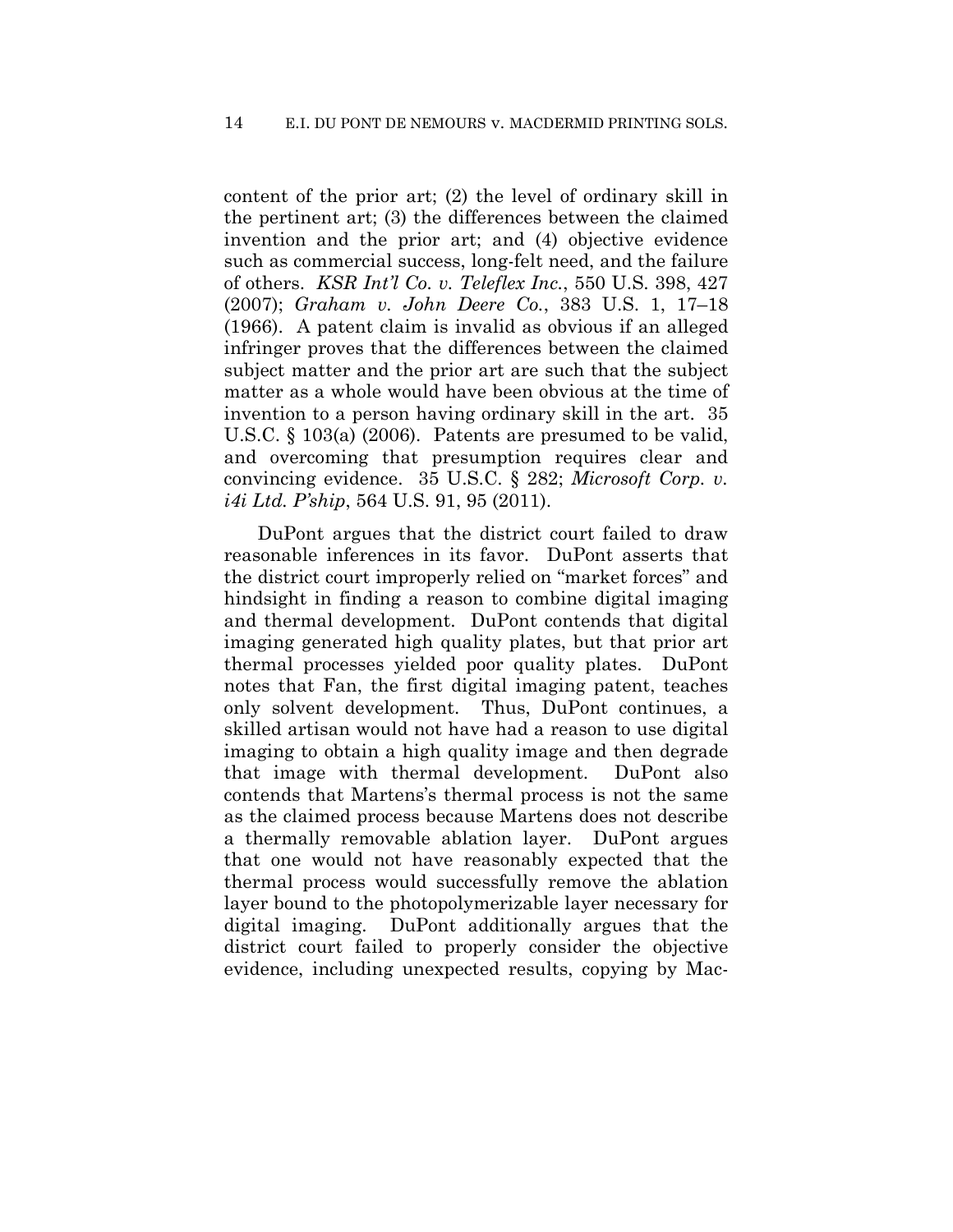Dermid, commercial success, long-felt but unmet need, and industry praise.

MacDermid responds that the district court correctly found "several reasons" for a skilled artisan to combine digital and thermal technologies, including market forces, limited prior art options of the imaging and development processes, and known benefits of digital imaging and thermal development. MacDermid also points to printed publications prior to March 6, 2000, the § 102(b) critical date, which explicitly describe combining digital imaging and thermal development. MacDermid notes, moreover, that DuPont's digital-solvent plates sold before the § 102(b) critical date contain the same opaque infrared ablation layer as its later-marketed digital-thermal plates. Finally, MacDermid responds that the district court properly considered the objective evidence before reaching its ultimate conclusion of obviousness, and that DuPont's objective evidence was sparse and without the required nexus.

We agree with MacDermid that the asserted claims of the '859 patent would have been obvious at the time of the invention over the cited prior art. It is undisputed that digital imaging and thermal development are techniques known in the prior art. In the district court, DuPont conceded that "the prior art contained various 'digital solvent' references (*e.g.*, [Fan] . . . , DuPont's DPU plate, and MacDermid's CBU plates) that disclosed steps 1(a) and 2" of the claimed method, and also "contained various 'analog thermal' references (*e.g.*, [Martens] . . . ) that disclosed one or more layers above a photopolymerizable layer." J.A. 7397. DuPont maintains, however, that the prior art does not teach or suggest the *thermally removable* ablation layer of step 1(a). DuPont also argues that a person of ordinary skill in the art would not have had a reason to carry out the claimed process of thermally developing a digitally imaged plate, and would not have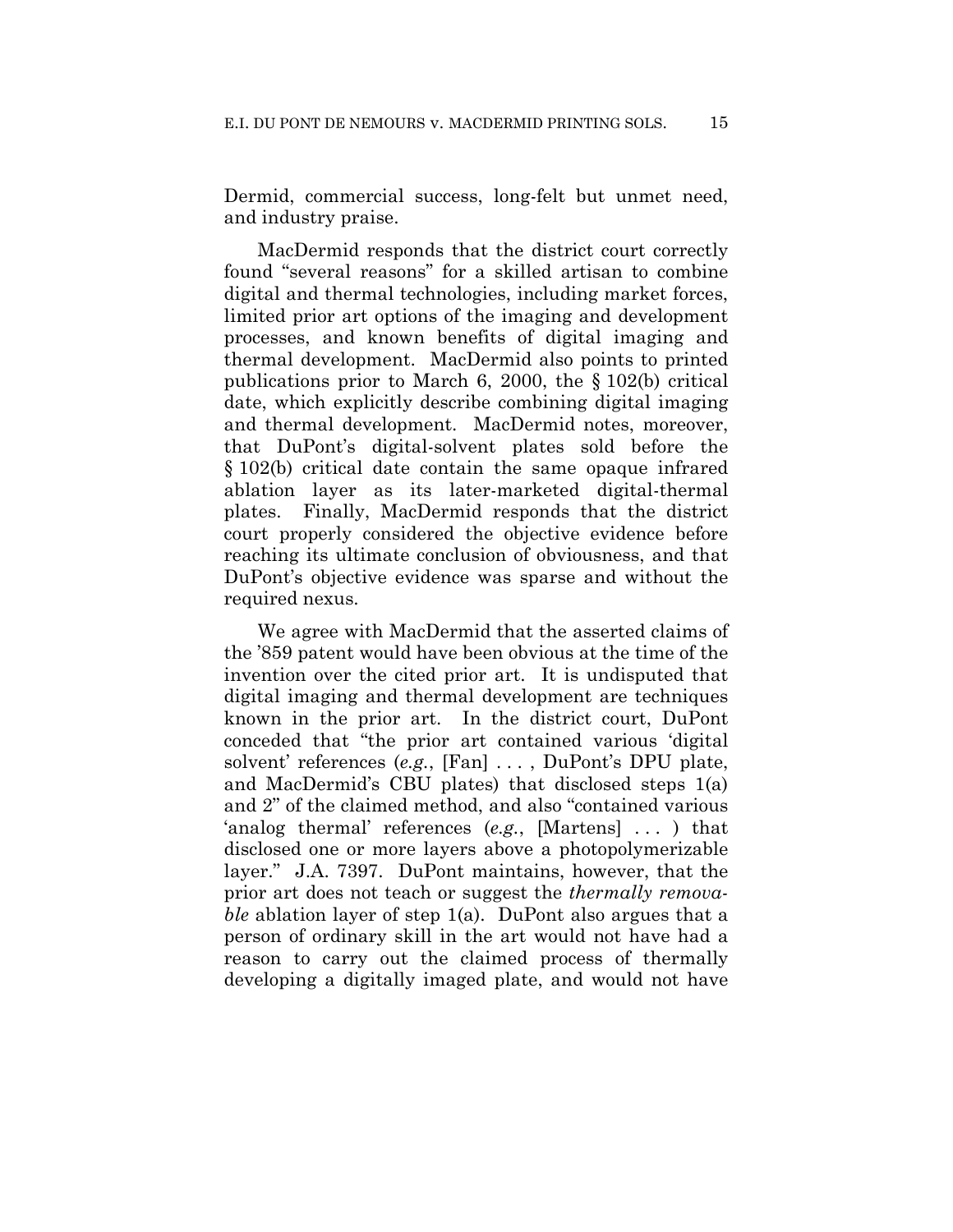had a reasonable expectation of success in doing so. We disagree.

The district court correctly found that a person of ordinary skill in the art would have had a reason to combine digital imaging and thermal development in the same way as claimed in the '859 patent. DuPont does not dispute that there were a finite number of options of imaging and development methods. Thus, a person of ordinary skill only needed to traverse finite prior art options by substituting one known technique for another.

More importantly, the prior art highlights the advantages of digital imaging over analog imaging. In a 1997 article, entitled "The Digital Difference," J.A. 4193, published five years after the digital-solvent technology was invented, DuPont's inventors reported that "digital plates print with finer highlights while retaining deeper shadows, and with lower dot gain than conventional printing throughout the tonal range," J.A. 4196. They described digital imaging as "truly superior," "gaining worldwide acceptance," and "a fundamental technology improvement that enables expansion of the flexographic printing process into . . . new markets," noting that orders for digital plates and digital exposure devices were "steadily increasing." J.A. 4193, 4196, 4197.

The prior art also describes the advantages of thermal development over solvent development. Martens, a patent issued in December 1992, teaches that those advantages include "a substantial reduction of plate making steps, plate making process time, and the elimination of potentially toxic by-product waste streams in plate making." Martens at 4:23–34. Martens also describes actual examples that produced "excellent" images after thermal development. *Id.* at 21:67–22:2, 26:21–22. Moreover, in April 1999, DuPont detailed the benefits of its Cyrel® FAST thermal technology at a U.S. tradeshow, describing the technology as "revolutionary," "a great leap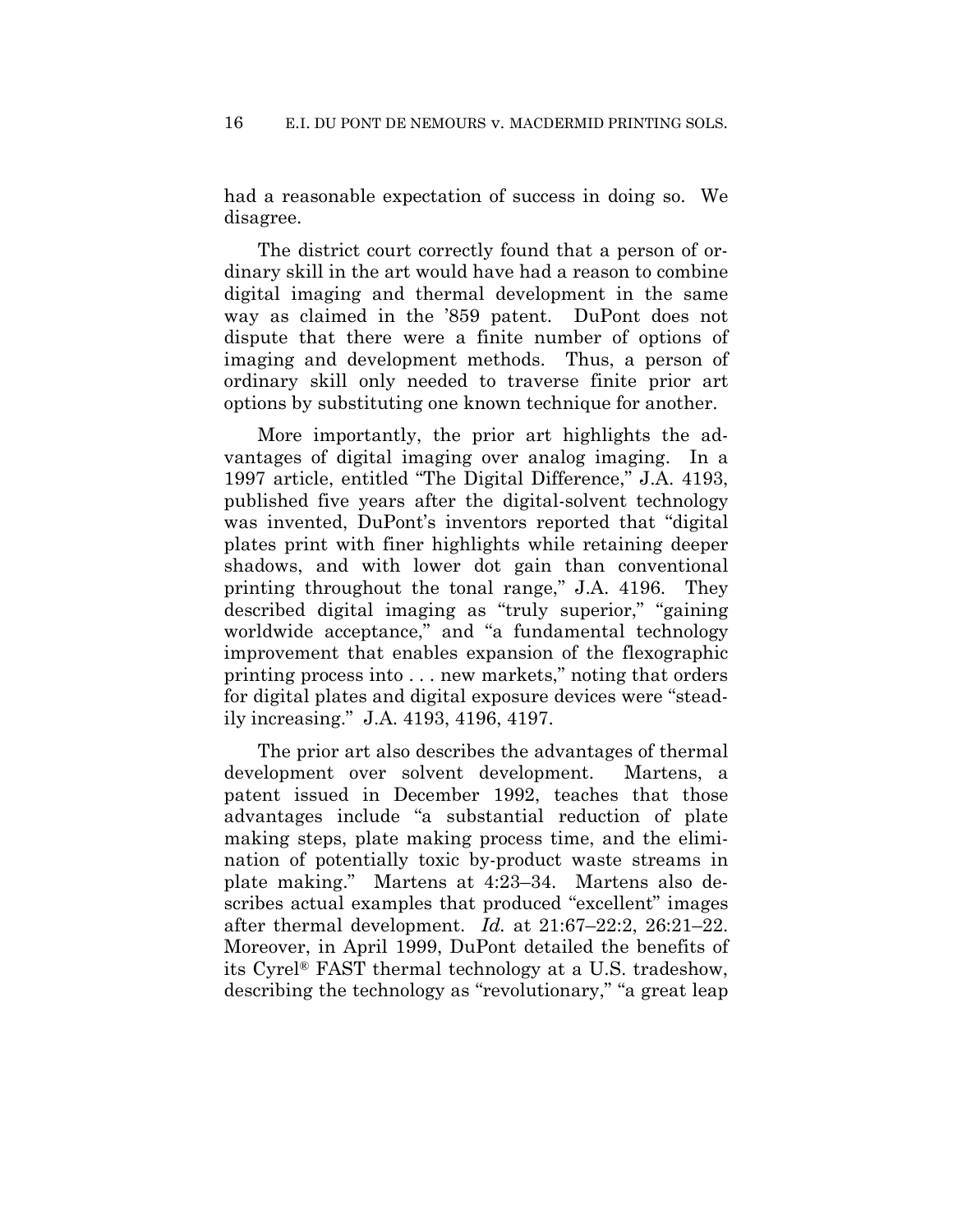forward," and a "breakthrough technology" that "reduce[s] platemaking time." J.A. 3420. DuPont emphasized that, as compared to solvent development, the thermal method reduced platemaking time from over 3 hours to 1 hour and produced "high quality" plates. *Id.*

Accordingly, the prior art teaches significant benefits of both digital imaging and thermal development over their counterparts, providing a reason for a person of ordinary skill to combine them in one sequential process. Indeed, in a January 2000 article, published more than one year before the earliest application filing date, and thus qualifying as prior art under 35 U.S.C. § 102(b)  $(2006),^2$  a DuPont consultant stated that "[d]igitally imaged plates will become the standard for high-quality flexo," and that "Next on the horizon is Cyrel FAST, reportedly the first *thermal, dry-processed* flexo platemaker on the market. Regular or *digitally imaged plates are processed without solvents or liquids*." J.A. 3427 (emphases added). That article thus explicitly and unambiguously teaches combining digital and thermal technologies, thus laying to rest any doubt whether there would have been a reason to combine those technologies.

We are unpersuaded by DuPont's arguments to the contrary. DuPont only relies on its expert's declaration and identifies no prior art that disparages the claimed combination. DuPont argues that the thermal method produced poor quality images, and thus it had languished

1

<sup>2</sup> This court and our predecessor court have held that art considered to be a statutory bar under  $\S 102(b)$ qualifies as prior art under § 103(a). *See, e.g.*, *Dippin' Dots, Inc. v. Mosey*, 476 F.3d 1337, 1344 (Fed. Cir. 2007); *LaBounty Mfg., Inc. v. ITC*, 958 F.2d 1066, 1071 (Fed. Cir. 1992); *In re Kaslow*, 707 F.2d 1366, 1374 (Fed. Cir. 1983); *In re Ownby*, 471 F.2d 1233, 1236 (CCPA 1973); *In re Foster*, 343 F.2d 980, 988–90 (CCPA 1965).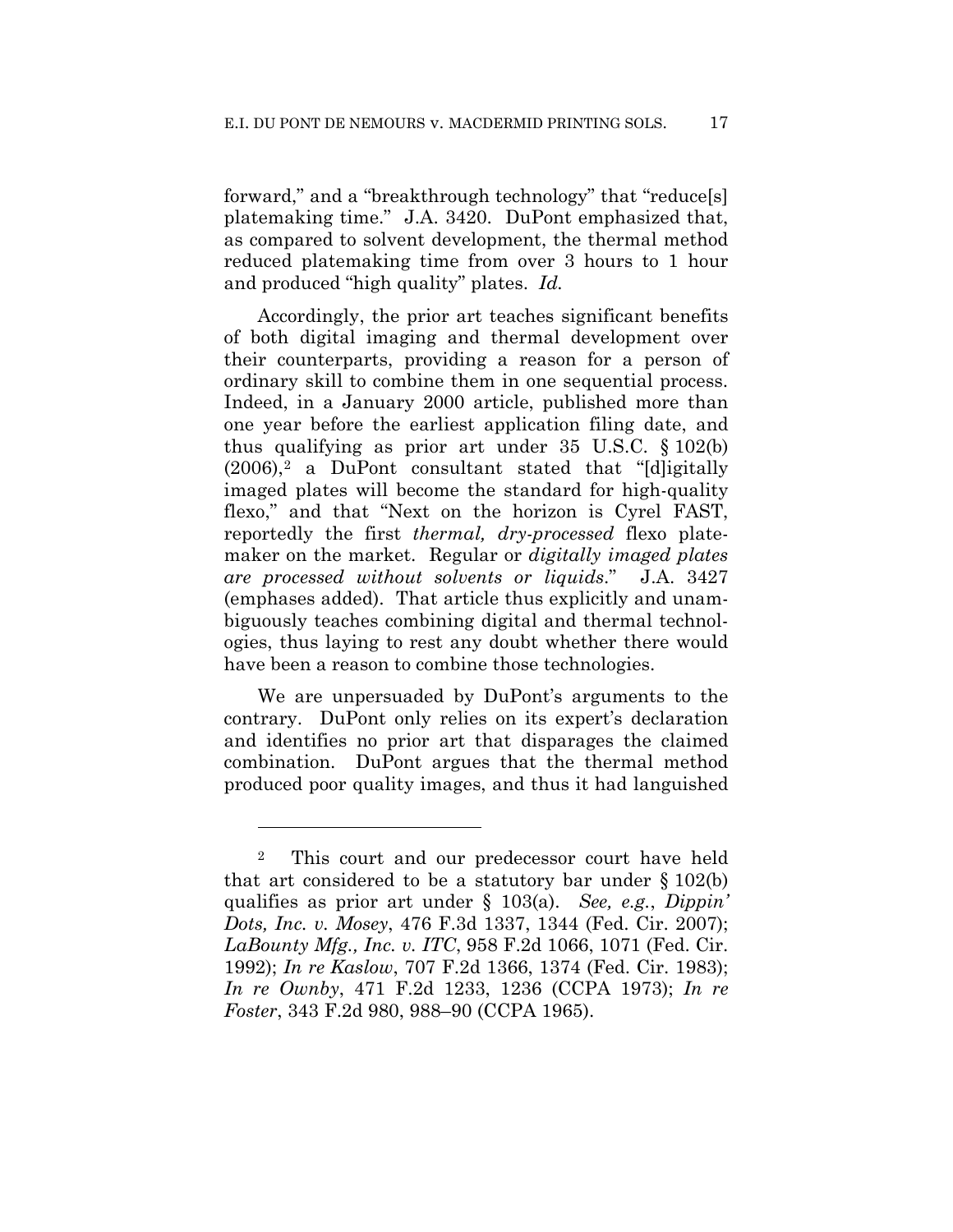for decades since the 1960s. But, as the record shows, in the 1990s, right before the 1999 date of invention, several prior art references, including Martens and DuPont's own public disclosures, promoted the thermal process. Even if it were true that the thermal process was not the best method for producing high quality images, the legally proper question is whether the thermal process would be a suitable option in *some* respects, not necessarily in *every* respect. Here, the prior art teaches the benefits of thermal development over solvent development, including environmental and time-saving benefits. There is therefore no genuine issue of material fact that a person of ordinary skill would have had a reason to combine digital imaging and thermal development.

We also agree with MacDermid that a person of ordinary skill in the art would have had a reasonable expectation of success in combining digital imaging and thermal development as claimed by the '859 patent. As indicated, DuPont conceded that the prior art "digital" references teach steps 1(a) and 2 of the claimed method, and that the prior art "thermal" references teach the thermal removal of multiple layers. DuPont also admitted that its priorart digital-solvent plates have the same chemical composition as its digital-thermal plates. J.A. 3384–85, 3237. Although the prior art did not *explicitly* teach the thermal removal of the ablation layer in a digital plate, the record shows that prior art digital plates already included ablation layers with binders that softened and flowed at thermal development temperatures, and thus are in fact thermally removable. Accordingly, there would have been a reasonable expectation that the thermal process would successfully remove the ablation layer bound to the photopolymerizable layer.

This is not a case where a skilled artisan needed "to vary all parameters or try each of numerous possible choices until one possibly arrived at a successful result, where the prior art gave either no indication of which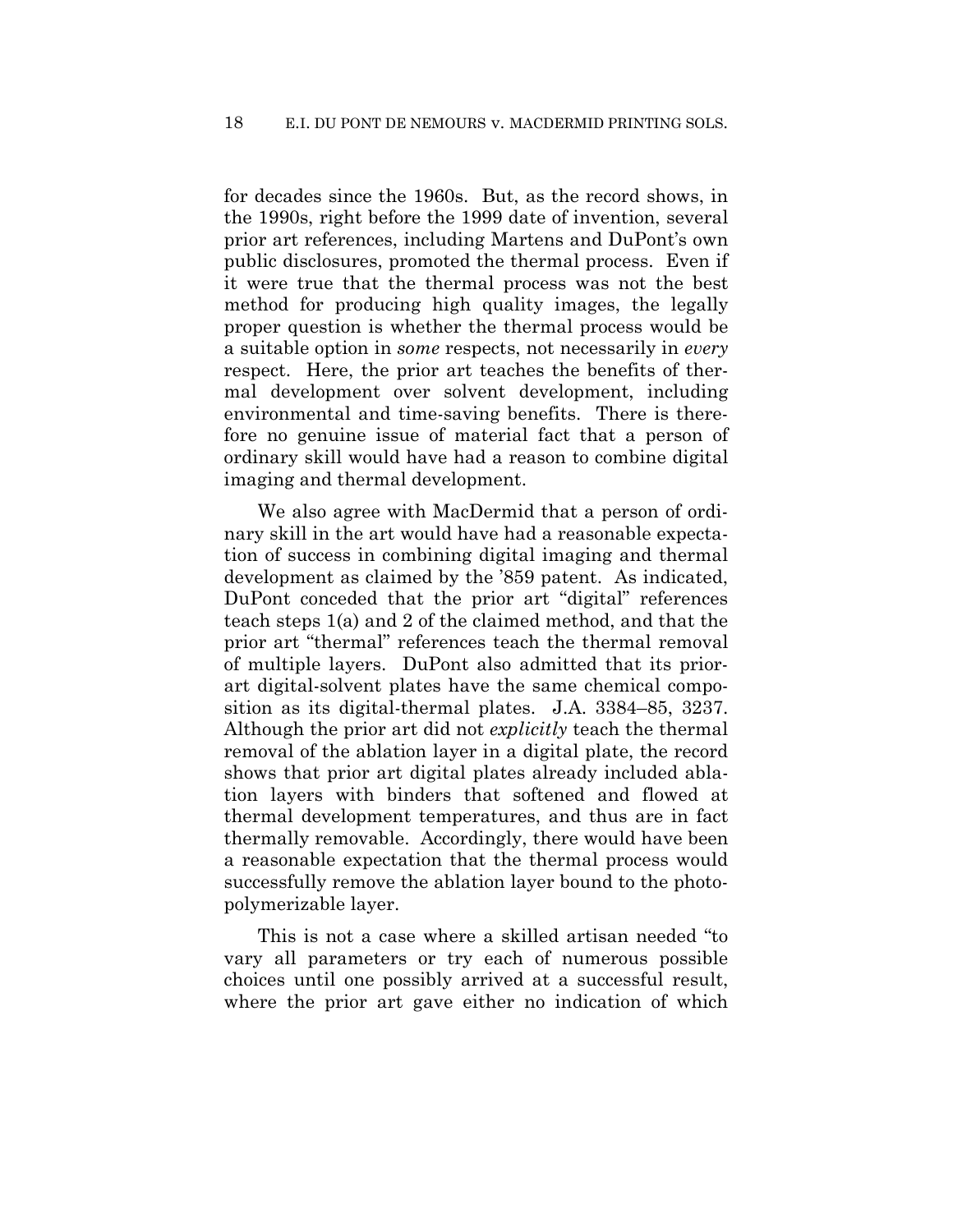parameters were critical or no direction as to which of many possible choices is likely to be successful." *In re O'Farrell*, 853 F.2d 894, 903 (Fed. Cir. 1988). Nor is this a case where a skilled artisan "was to explore a new technology or general approach that seemed to be a promising field of experimentation, where the prior art gave only general guidance as to the particular form of the claimed invention or how to achieve it." *Id.*

Notably, the claims at issue do not require any special condition for digital imaging or thermal development. With a reason to combine digital and thermal technologies, a skilled artisan needed only to begin from an existing digital plate, to imagewise expose it, and then to thermally develop the plate in known ways to practice the claimed process. Thus, the claimed process would at least have been obvious to try. There is therefore no genuine issue of material fact that a person of ordinary skill in the art would have had a reasonable expectation of success in combining digital and thermal techniques.

DuPont lastly contends that secondary considerations created a triable issue precluding summary judgment. Because this appeal arises from a grant of summary judgment, as with other issues, we review the objective evidence *de novo*, drawing all justifiable inferences in favor of DuPont. Fed. R. Civ. P. 56(a). In district court litigation, courts must consider all objective evidence before reaching the ultimate conclusion of obviousness. *In re Cyclobenzaprine Hydrochloride Extended-Release Patent Litig.*, 676 F.3d 1063, 1076 (Fed. Cir. 2012). "The objective considerations, when considered with the balance of the obviousness evidence in the record, guard as a check against hindsight bias." *Id.* at 1079. The burden of persuasion remains on the patent challenger to prove obviousness. *Id.* at 1077–78.

DuPont argues that the district court failed to properly consider the objective evidence, including unexpected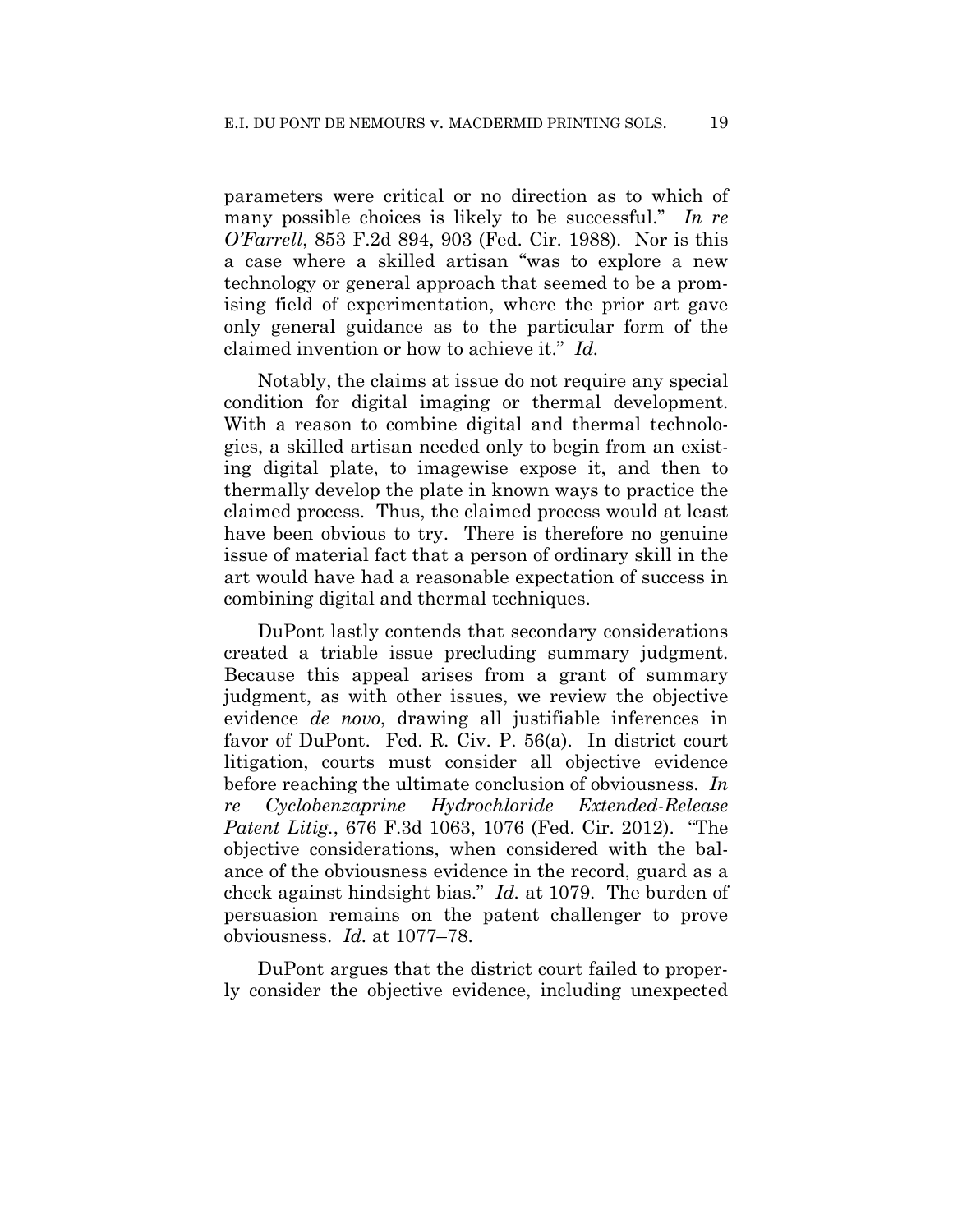results, copying, commercial success, long-felt but unmet need, and industry praise. On a careful review of the record, we agree with MacDermid that DuPont's purported evidence of unexpected results, copying, and long-felt but unmet need is sparse. Moreover, drawing all justifiable inferences in favor of DuPont, we conclude that the proffered objective evidence, including commercial success and industry praise, is insufficient to create a genuine issue of material fact to preclude summary judgment.

As discussed, the record contains strong evidence that a skilled artisan would have had a reason to combine two known technologies and would have had a reasonable expectation of success in doing so. Indeed, DuPont itself promoted the digital and thermal technologies as technological breakthroughs in prior art publications. Thus, in view of the record as a whole, even drawing all justifiable inferences in favor of DuPont, the objective evidence is insufficient to preclude summary judgment on the ultimate legal conclusion of obviousness.

We therefore affirm the grant of summary judgment of invalidity of the '859 patent.

#### B

We now turn to the district court's grant of summary judgment of noninfringement of the '758 patent. To determine infringement, a court first construes the scope and meaning of the asserted patent claims, and then compares the construed claims to the accused product or process. *Absolute Software, Inc. v. Stealth Signal, Inc.*, 659 F.3d 1121, 1129 (Fed. Cir. 2011). "The proper construction of a patent's claims is an issue of Federal Circuit law." *Id.* We review a district court's ultimate claim construction *de novo* and any underlying factual determinations involving extrinsic evidence for clear error. *Teva Pharm. U.S.A., Inc. v. Sandoz, Inc.*, 135 S. Ct. 831, 841– 42 (2015). Here, because the district court relied solely on the intrinsic record in construing the challenged claim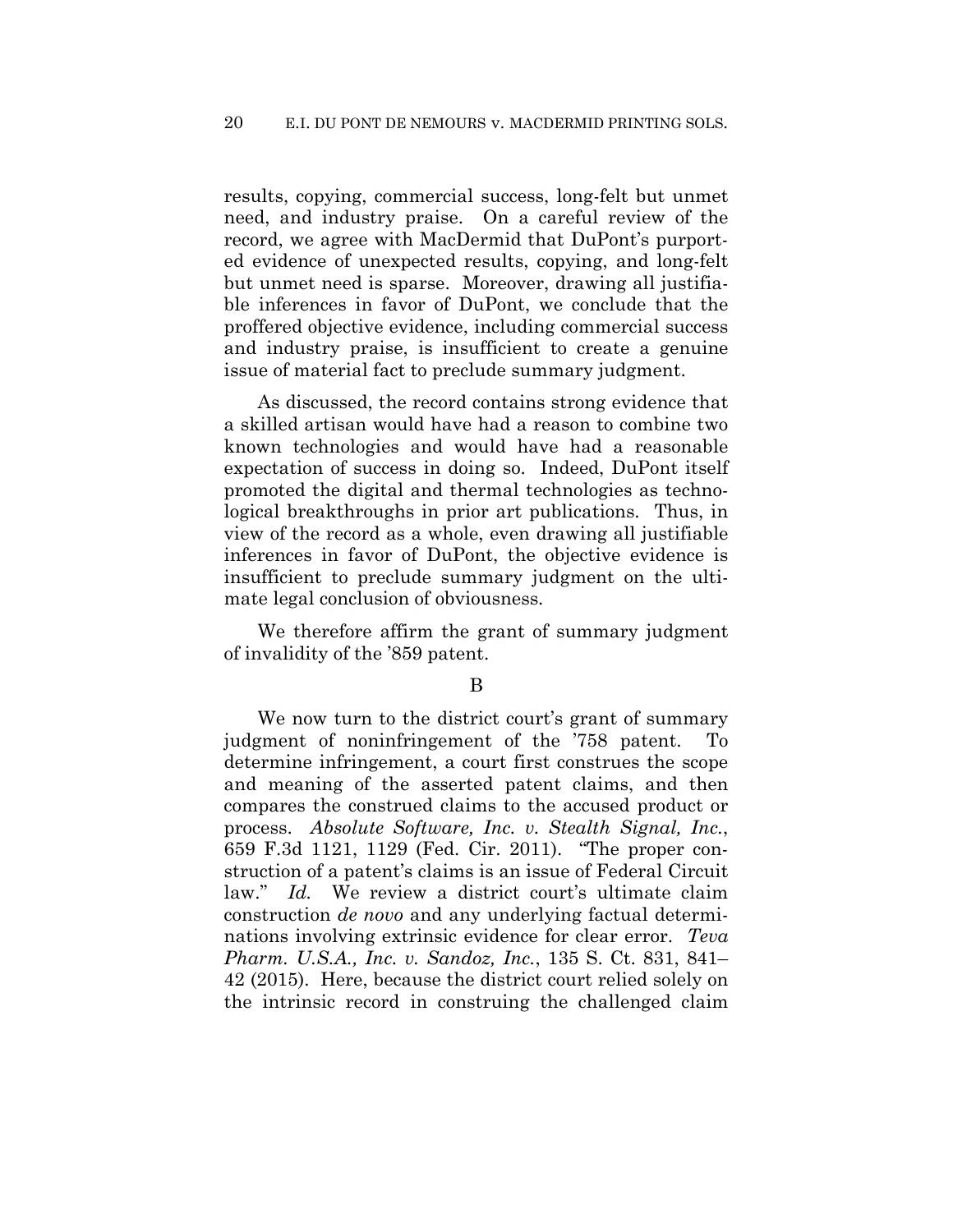term, and because the intrinsic record alone determines the proper construction, we review the district court's construction *de novo*. *See Shire Dev., LLC v. Watson Pharm., Inc.*, 787 F.3d 1359, 1364, 1368 (Fed. Cir. 2015) (citing *Teva*, 135 S. Ct. at 840–42).

Infringement is a question of fact. *Absolute Software*, 659 F.3d at 1129–30. "On appeal from a grant of summary judgment of non-infringement, we determine whether, after resolving reasonable factual inferences in favor of the patentee, the district court correctly concluded that no reasonable jury could find infringement." *Id.*

1

The words of a claim "are generally given their ordinary and customary meaning" as understood by a person of ordinary skill in the art at the time of the invention. *Phillips v. AWH Corp.*, 415 F.3d 1303, 1312–13 (Fed. Cir. 2005) (en banc). The court looks to the intrinsic record, including "the words of the claims themselves, the remainder of the specification, [and] the prosecution history," as well as to extrinsic evidence when appropriate, to construe a disputed claim term. *Id.* at 1314.

DuPont argues that the district court erred in construing "dimensionally stable" by importing a "special annealing" *process* limitation into a *product* claim and by imposing further requirements that the annealing process take place after the manufacturing of the polymeric film and be separate from the bonding process. DuPont argues that there was no disclaimer or disavowal during prosecution because it merely discussed the annealing process to show that the inherency rejection was improper.

MacDermid responds that the district court did not impermissibly read process limitations into the product claims. MacDermid argues that the "special annealing process" is a necessary limitation because the patentee emphasized during prosecution that the "special anneal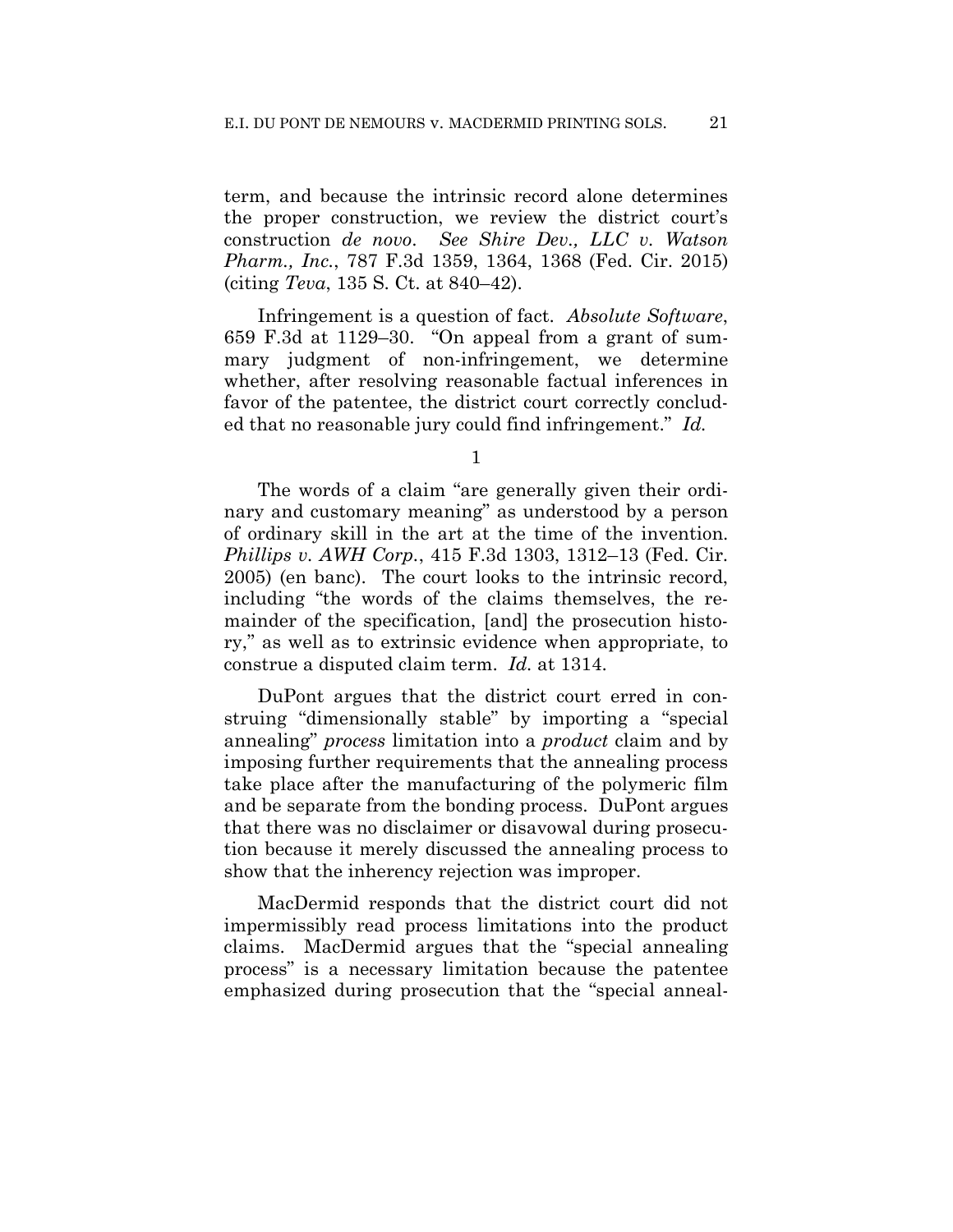ing process" is essential to the claimed invention. Mac-Dermid argues, moreover, that the specification makes clear that the annealing process is the invention, whereas the bonding process is optional and disclosed by the prior art.

We agree with MacDermid that the district court did not err in construing "dimensionally stable" as requiring a "special annealing process" that controls the dimensional stability of the polymeric substrate, as described in the patent specification. During prosecution, the applicants relied solely on that annealing process to overcome priorart-based anticipation and obviousness rejections and repeatedly characterized the annealing process as "important" and "critical." J.A. 2303, 2348, 2367. Those statements constitute a disclaimer of the claim scope.

We are unpersuaded by DuPont's argument that its prosecution statements were made merely to show that the examiner failed to establish that the prior art plates, which were not annealed, inherently possess the claimed dimensional stability. As noted, the applicants sought to overcome both inherency and obviousness rejections, and it repeatedly emphasized that the annealing process is "important" and "critical." The applicants did so to secure issuance, and succeeded. In view of the disclaimer in the publicly available intrinsic record, DuPont cannot now attempt to recapture the disclaimed subject matter.

We therefore conclude that the "dimensionally stable" limitation requires that the polymeric substrate be prepared from the special annealing process that controls the dimensional stability of the substrate. We need not, and do not, address whether the district court erred in requiring that the annealing process be separate from the bonding process because, as indicated *infra*, our affirmance of the grant of summary judgment of noninfringement does not turn on that issue.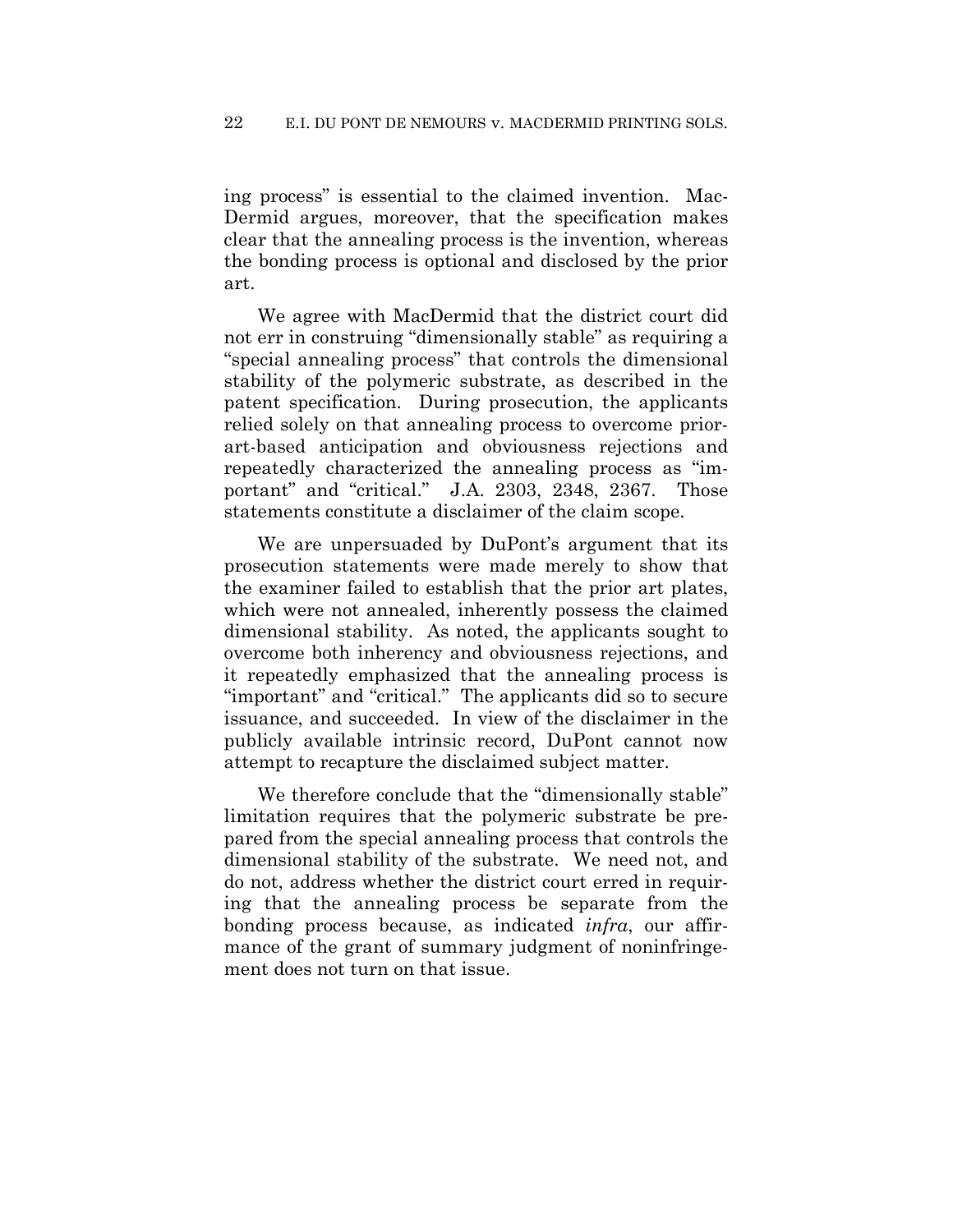DuPont next argues that, even under the district court's construction, the court erred in granting summary judgment of noninfringement because it resolved factual disputes in favor of MacDermid as to whether the accused process, namely, Kimoto's adhesive drying process, is a "special annealing process." MacDermid responds that it was entitled to summary judgment because DuPont relied solely on one sentence in its expert report, stating that the Kimoto process is not a bonding process, to establish that the Kimoto process is an annealing process. Mac-Dermid notes that DuPont's expert later conceded that the Kimoto process is for bonding, not other purposes.

MacDermid additionally argues that the record supports alternative grounds for affirming the grant of summary judgment of noninfringement, including DuPont's failure to establish that the dimensional stability of the accused substrate is "controlled" by a "special annealing process." DuPont responds that MacDermid's alleged alternative grounds involve disputed issues of fact, not law, and thus must be decided by a jury on remand.

We agree with MacDermid and affirm the grant of summary judgment of noninfringement on the alternative ground that DuPont failed to establish that the dimensional stability of the accused substrate is controlled by the accused Kimoto adhesive drying process.

In the district court, MacDermid presented evidence that the dimensional stability of the accused substrate was not improved by Kimoto's adhesive drying process. DuPont did not put forth any contrary evidence on this issue. In opposition to MacDermid's motion for summary judgment, DuPont filed an expert declaration attempting to provide, for the first time, an analysis and opinion that the Kimoto process controlled dimensional stability. J.A. 7275–79. The district court struck DuPont's newly disclosed evidence, J.A. 13283–94, and DuPont does not